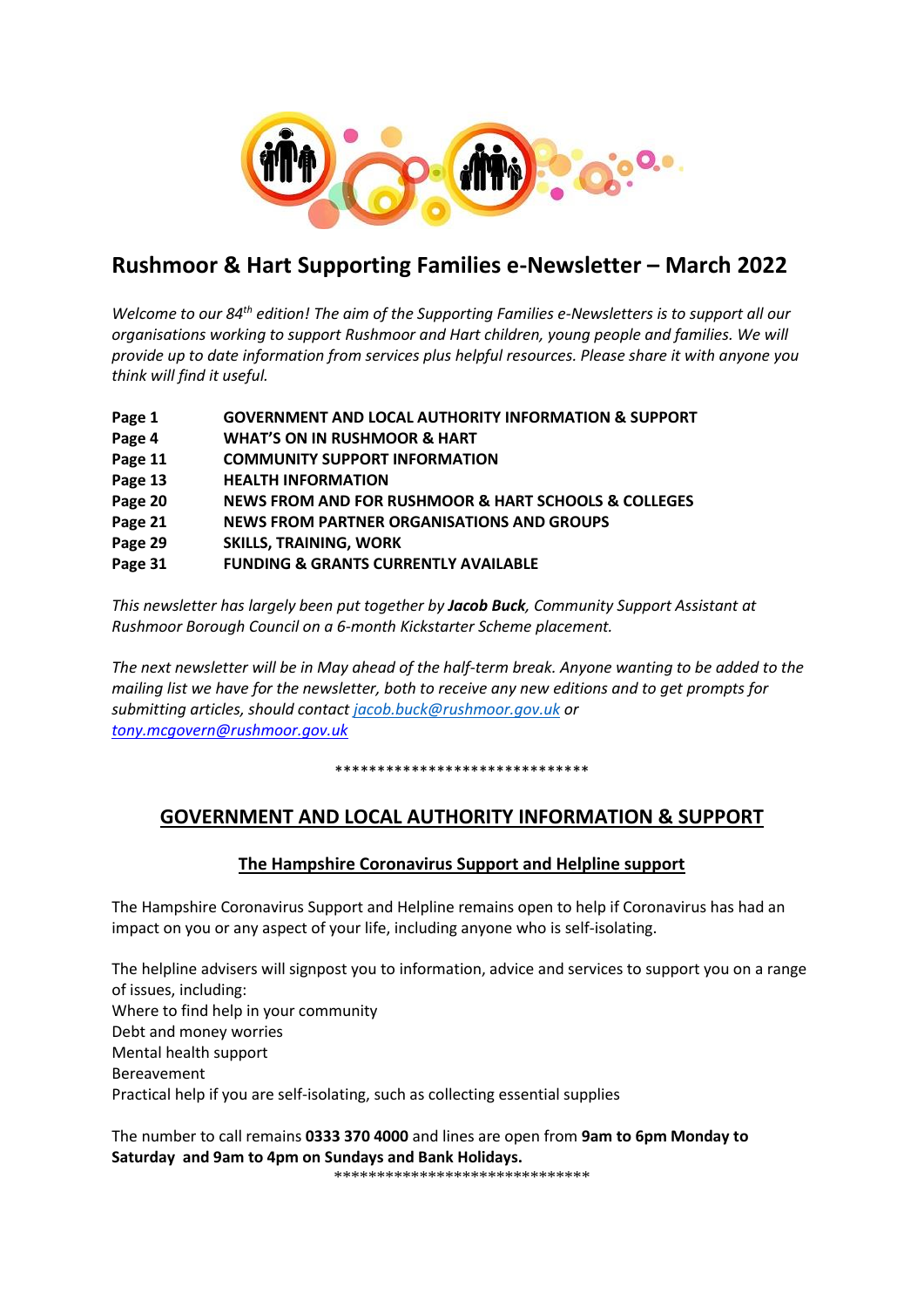It is important to stay up to date with the current advice. **The latest COVID-19 information from the NHS** is available at: [www.nhs.uk/coronavirus](http://www.nhs.uk/coronavirus)

#### **The latest COVID information from government** can be found at: <https://www.gov.uk/coronavirus> \*\*\*\*\*\*\*\*\*\*\*\*\*\*\*\*\*\*\*\*\*\*\*\*\*\*\*\*\*\*

# **Latest information and how you can get involved locally - RUSHMOOR**

The latest information is available on Rushmoor's website, <https://www.rushmoor.gov.uk/coronavirus> There is a Nepalese language version of this information at <https://www.rushmoor.gov.uk/article/11957/Nepali-translation>

This page contains information for people who are or would like to volunteer during the Covid-19 situation - [https://www.rvs.org.uk/covid-19-general-information-index/covid-19-information-for](https://www.rvs.org.uk/covid-19-general-information-index/covid-19-information-for-volunteers/)[volunteers/](https://www.rvs.org.uk/covid-19-general-information-index/covid-19-information-for-volunteers/)

It is also possible to register here to receive information on non-COVID-19 volunteering opportunities - <https://www.volunteernorthhants.org/volunteering/> \*\*\*\*\*\*\*\*\*\*\*\*\*\*\*\*\*\*\*\*\*\*\*\*\*\*\*\*\*\*

# **Update from HERE FOR HART (coordinated by Hart District Council)**



We all need a bit of support or guidance from time to time, but it's not always easy to know who can help or where to begin.

**Here for Hart webpages:** The new [Here for Hart section on our website](http://www.hart.gov.uk/hereforhart) brings together information and links to a range of support and resources to assist people, whether they are worried about money or their housing situation, looking to get into employment or training, or would like to improve their health and wellbeing. These pages are not intended to be a complete directory of services, but we hope they provide a starting point to help people find a way forward. The web pages offer information about a range of support and services such as:

**Housing support**: Our Housing team can be contacted through the usual channels for information, advice and assistance to help resolve housing or homelessness issues. Email [housing@hart.gov.uk](mailto:housing@hart.gov.uk) or by phone 01252 774420 Monday to Thursday 8.30 till 5pm and Friday 8.30 till 4.30. Further information can be found at [www.hart.gov.uk/housing-advice](http://www.hart.gov.uk/housing-advice)

**Funds to help households with essentials:** Hart District Council administers two funds to support households that are most in need in the district. The Local Welfare Provision Hardship Grant is a financial assistance scheme to help people who are in a crisis or emergency situation and where low level financial assistance would help prevent the crisis or emergency from escalating. The Household Support Fund can provide assistance to individuals that do not have sufficient resources to meet the immediate short-term needs of themselves or dependents. Eligibility criteria apply and more information can be found in our [Covid-19 information hub.](https://www.hart.gov.uk/covid-19)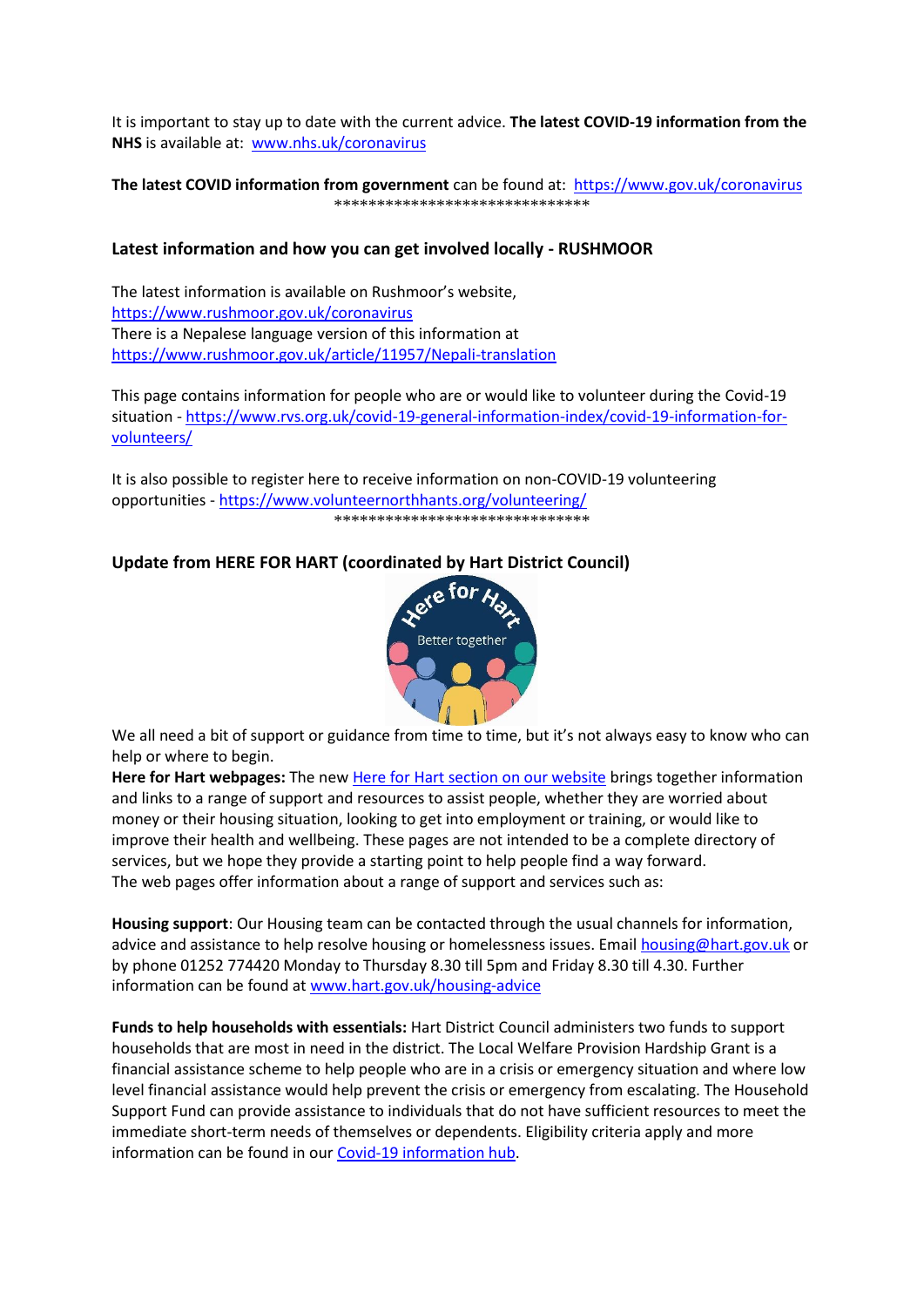**Employment and skills support**: Here for Hart has supported the development of two employment initiatives to assist residents into work or training.

**Hart into Employment** is a supportive online community run by experienced careers advisers. The community aims to help Hart residents aged 18 and above who are out of work or at risk of redundancy.

Job searching can feel like a lonely task, but Hart into Employment is here to help. If you know someone who is looking for work and would like a bit of support, please let them know about Hart into Employment.

Whether they are facing a specific challenge in their job search or would simply like to be part of a friendly group to build their confidence and help them stay motivated, find out how Hart into Employment can help: [www.jobclubs.co.uk,](https://eur02.safelinks.protection.outlook.com/?url=http%3A%2F%2Fwww.jobclubs.co.uk%2F&data=04%7C01%7Cliz.glenn%40hart.gov.uk%7C35a325b0fd1d45b8538508d9b027843b%7C437487d01c5f47b6bd4ea482ae3b011e%7C0%7C0%7C637734506024168144%7CUnknown%7CTWFpbGZsb3d8eyJWIjoiMC4wLjAwMDAiLCJQIjoiV2luMzIiLCJBTiI6Ik1haWwiLCJXVCI6Mn0%3D%7C3000&sdata=FwvnFJH4CkzqShZFH1u0MYenlmbJ6OUbF7BJHHp0QPw%3D&reserved=0) email [hart@jobclubs.co.uk,](mailto:hart@jobclubs.co.uk) or telephone 01483 604580.

Hart into Employment offers weekly Zoom groups with trained careers advisors, online information and resources, and support to explore your options. Members say it improves their motivation and self-confidence and helps them feel more optimistic.

# **North Hants Employment Skills Zone**

We have joined forces with Rushmoor and Basingstoke and Deane Councils to launch a new North Hants Youth Employment Skills Zone, providing dedicated employment support for 18–24-year-olds across the North Hampshire area. For more information on how this service can help visit [www.esznorthhants.org.uk](https://eur02.safelinks.protection.outlook.com/?url=http%3A%2F%2Fwww.esznorthhants.org.uk%2F&data=04%7C01%7CHelen.Charles%40Hart.gov.uk%7C63807447b8484aea76b308d9e00491cd%7C437487d01c5f47b6bd4ea482ae3b011e%7C0%7C0%7C637787132486177647%7CUnknown%7CTWFpbGZsb3d8eyJWIjoiMC4wLjAwMDAiLCJQIjoiV2luMzIiLCJBTiI6Ik1haWwiLCJXVCI6Mn0%3D%7C3000&sdata=KG9VAXnW4YyZzw4dm15ITBfWbh5EQr0VpHnKDToHhfo%3D&reserved=0) or email [jobskills@hart.gov.uk.](mailto:jobskills@hart.gov.uk)

#### **The Community Pantry** at Yateley Industries

Pay a £5 membership fee per shop to receive at least £15 worth of fresh, frozen and general foods. For information about how you can become a member Telephone 01252 872337 or Email [info@yateleyindustries.net](mailto:info@yateleyindustries.net) 

#### **Mental health and wellbeing support**

Information about websites, Apps, helplines, and local services for children, young people and adults can be found on the [Here for Hart pages](http://www.hart.gov.uk/hereforhart) and at [Mental Wellbeing Hampshire.](https://www.hants.gov.uk/socialcareandhealth/publichealth/mentalwellbeinghampshire/moneyanddebt) \*\*\*\*\*\*\*\*\*\*\*\*\*\*\*\*\*\*\*\*\*\*\*\*\*\*\*\*\*\*

# **Hampshire Children's Services**

Reporting concerns and general guidance should continue to be done in the normal way via <https://www.hants.gov.uk/socialcareandhealth/childrenandfamilies/contacts> or by phone at 0300 555 1384.

The separate 'Professionals line' also continues as normal. For single issue low level concerns the Family Support Service Level 2 request form should continue to be used. \*\*\*\*\*\*\*\*\*\*\*\*\*\*\*\*\*\*\*\*\*\*\*\*\*\*\*\*\*\*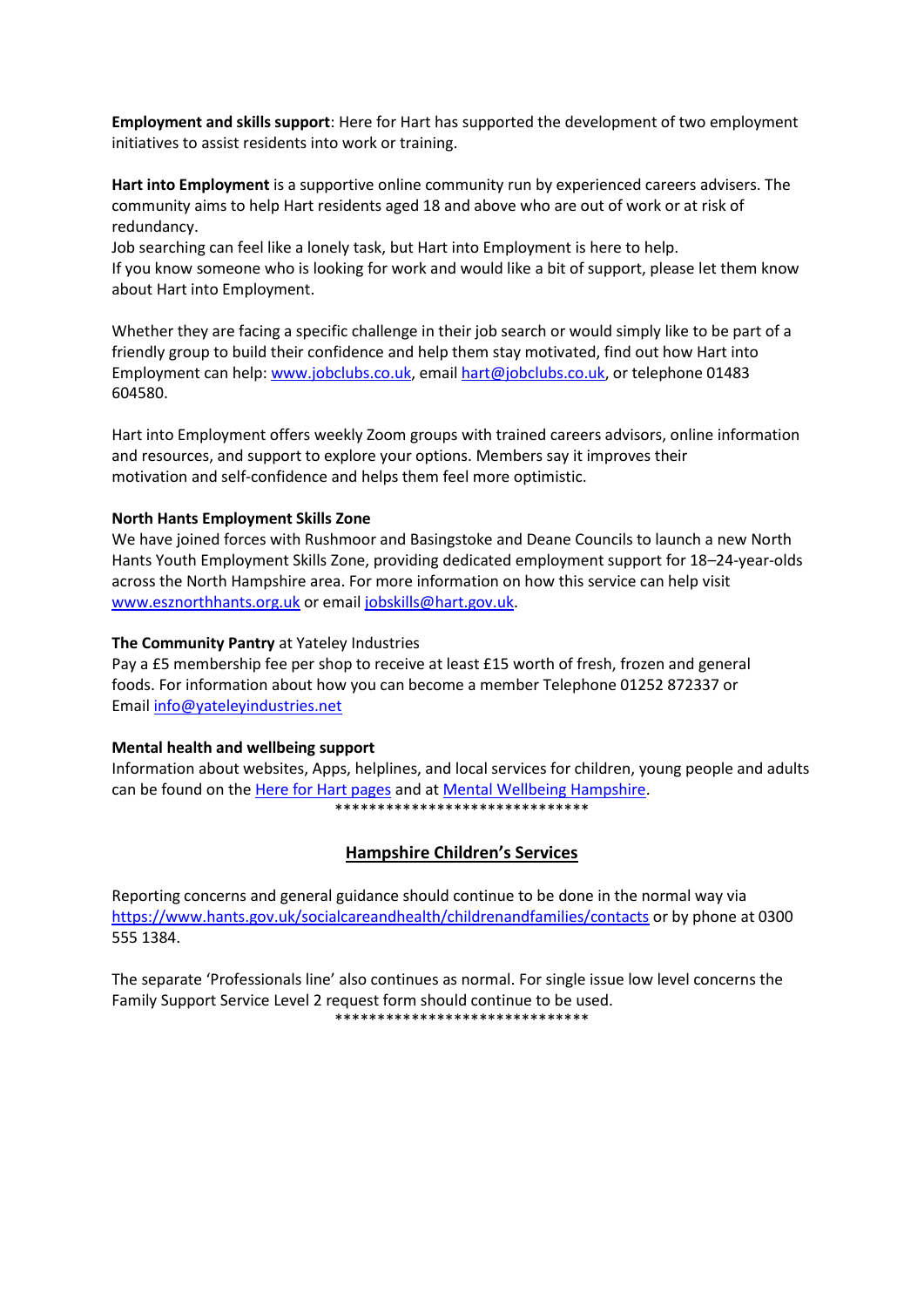# **WHAT'S ON IN RUSHMOOR & HART**

# **Rushmoor Borough Council Easter Eggstravaganza**

Hop down to our town centres this Easter school holiday for lots of free family fun.

You can enjoy two days of cracking free family fun at our Easter Eggstravaganza events in Aldershot town centre on Saturday 9 April and Queensmead in Farnborough on Sunday 10 April, between 10am and 3pm.

Discover the magical world of storytelling in our action-packed Easter egg hunt. You will meet Mrs Greenfingers, the white rabbit and friendly fox as they hunt down hidden eggs around the town centres. With puzzles to solve, trails to explore, and stories to discover, children will learn about healthy eating, growing vegetables, being kind to animals and making friends!

The hunts start at 10.15am, noon and 1.45pm each day. There's no need to book, just check in with the team when you arrive.

Then hop on over to meet some of your favourite animals at the petting farm, including fluffy sheep, goats, chickens, ducks, turkeys, guinea pigs and adorable bunny rabbits. You can also create some egg-cellent free arts and crafts to take home.

#### **Locations**

9 April – by KFC, Union Street, Aldershot, GU11 1ER 10 April – opposite Greggs, Queensmead, Farnborough, GU14 7SB [www.rushmoor.gov.uk/easterfun](http://www.rushmoor.gov.uk/easterfun) \*\*\*\*\*\*\*\*\*\*\*\*\*\*\*\*\*\*\*\*\*\*\*\*\*\*\*\*\*\*\*\*

# **Rushmoor Gymnastics Academy**

# **Easter Playgym times:**

Pay as you go play (no booking available) Age 5 and under only. Monday 4<sup>th</sup> April-Friday 8<sup>th</sup> April, 9:30-10:30 and 10:45-11:45 *Closed Monday 11th April- Friday 15th April* Tuesday 19th April-Friday 22nd April, 9:30-10:30 and 10:45-11:45 No Playgym Easter Monday 18th April

# **Recreational Gymnastics Camp**

Gymnasts age 7-16 11<sup>th</sup> -14<sup>th</sup> April, 10:00am-1pm Booking online at [www.rushgym.co.uk](http://www.rushgym.co.uk/)

# **RGA Easter Camp for gymnast training 5hrs + a week**.

Monday 11<sup>th</sup> April-Friday 15<sup>th</sup> April, 10:00am-5:00pm daily.

All information on the websit[e www.rushgym.co.uk](http://www.rushgym.co.uk/) You can also sign up to our classes for term time online at www.rushgym.co.uk \*\*\*\*\*\*\*\*\*\*\*\*\*\*\*\*\*\*\*\*\*\*\*\*\*\*\*\*\*\*\*\*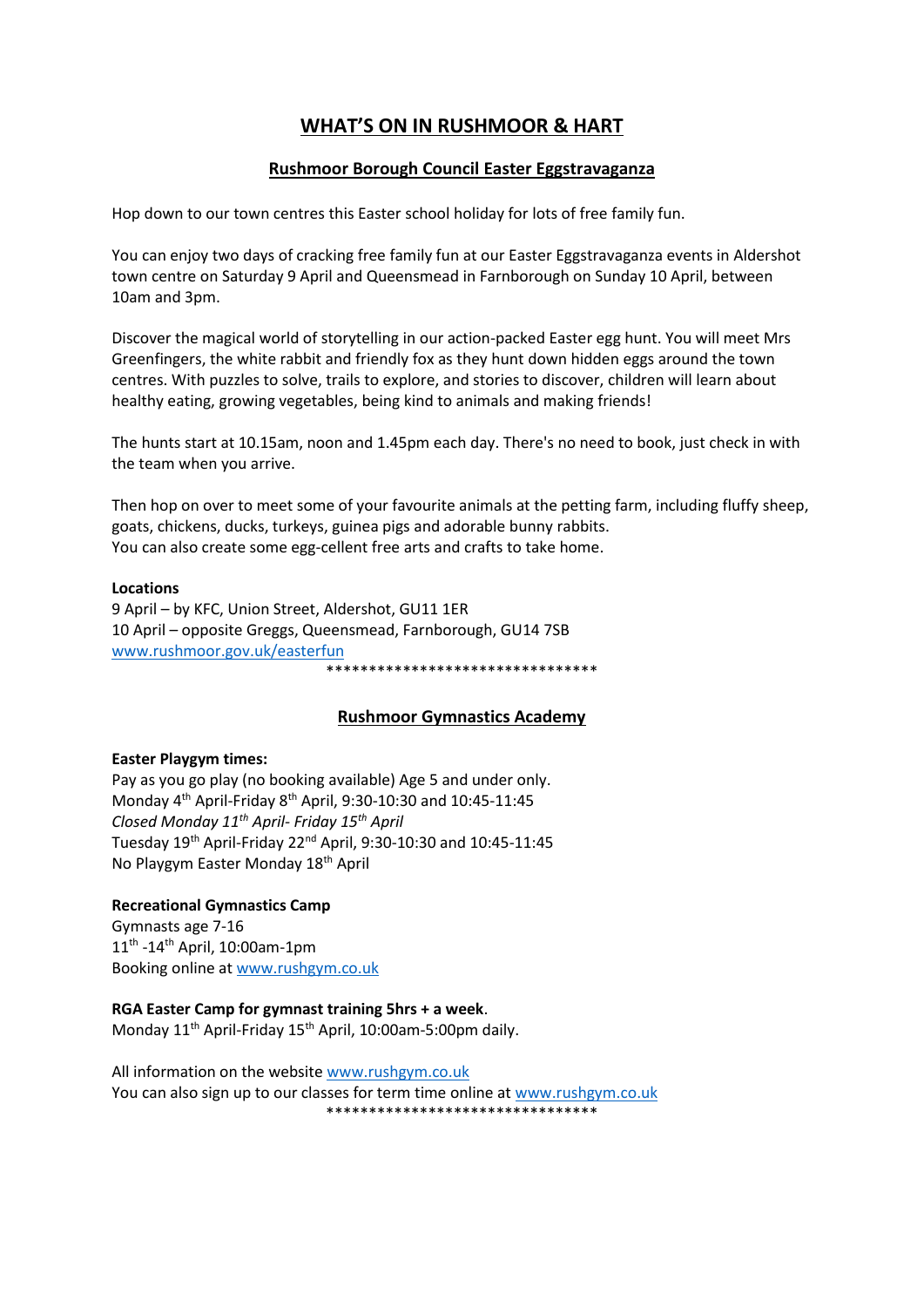# **Aldershot Military Museum – Easter activities**

#### **Queen's Avenue, Aldershot, GU11 2LG**

For the Surrey and Hampshire Easter holidays, Aldershot Military Museum will be open daily from 10:00-16:00 from Saturday 2<sup>nd</sup> to Sunday 24<sup>th</sup> April. Closed on Easter Sunday (17<sup>th</sup> April).

Aldershot Military Museum will be open on the early May Bank Holiday ( $2<sup>nd</sup>$  May) from 10:00-16:00.

Not to be missed during a visit to the museum is the action-packed World War II assault course (weather permitting!). Included in the museum's admission ticket, little soldiers can enjoy jumping, leaping, climbing and swinging on apparatus inspired by real assault courses used in training during World War II.

# **Free family activities (included in your museum admission)**

#### **FAMILY MOSAIC WORKSHOP**

Saturday 9 April 13:00 – 14:00 & 14:30 – 15:30 Help us to create sparkling and colourful mosaic leaves that will be hung in the new Resilience Garden at Aldershot Military Museum.

Using glass tiles and cement adhesive you will be shown how to cut safely and apply tiles (no cutting required for children) to create beautiful large scale 3D mosaic leaves. Children will also have the opportunity to decorate a small birdbox to take home with them. Activities are suitable for ages 5+ and children must be accompanied and supervised by an adult. Please wear clothes suitable for painting activities.

To book, please email garden4resilience@gmail.com, confirming the session time you wish to book and how many children and adults are in your group. Places may also be available on the day, but this is not guaranteed. Standard museum admission applies. For military families taking part in the workshop, museum admission is free on 9 April! (Please show military ID).

#### **PENGUIN PARADE!**

Wednesdays 13& 20 April 10:30 - 12:30 & 13:30 - 15:00

This Easter we're exploring penguins and eggs! Find out about the penguins of the Falkland Islands on our penguin trail, and join us to make your own hanging egg or penguin decoration. Drop in anytime between 10:30 - 12:30 and 13:30 - 15:00. Spaces allocated on a first-come, first-served basis. Ages 3+, children must be accompanied by an adult. Standard museum admission applies; donations welcome.

Website[: https://www.hampshireculture.org.uk/aldershot-military-museum](https://www.hampshireculture.org.uk/aldershot-military-museum) Facebook: @AldershotMilitaryMuseum Twitter: @AldershotMuseum Instagram: Aldershot\_military\_museum

\*\*\*\*\*\*\*\*\*\*\*\*\*\*\*\*\*\*\*\*\*\*\*\*\*\*\*\*\*\*\*\*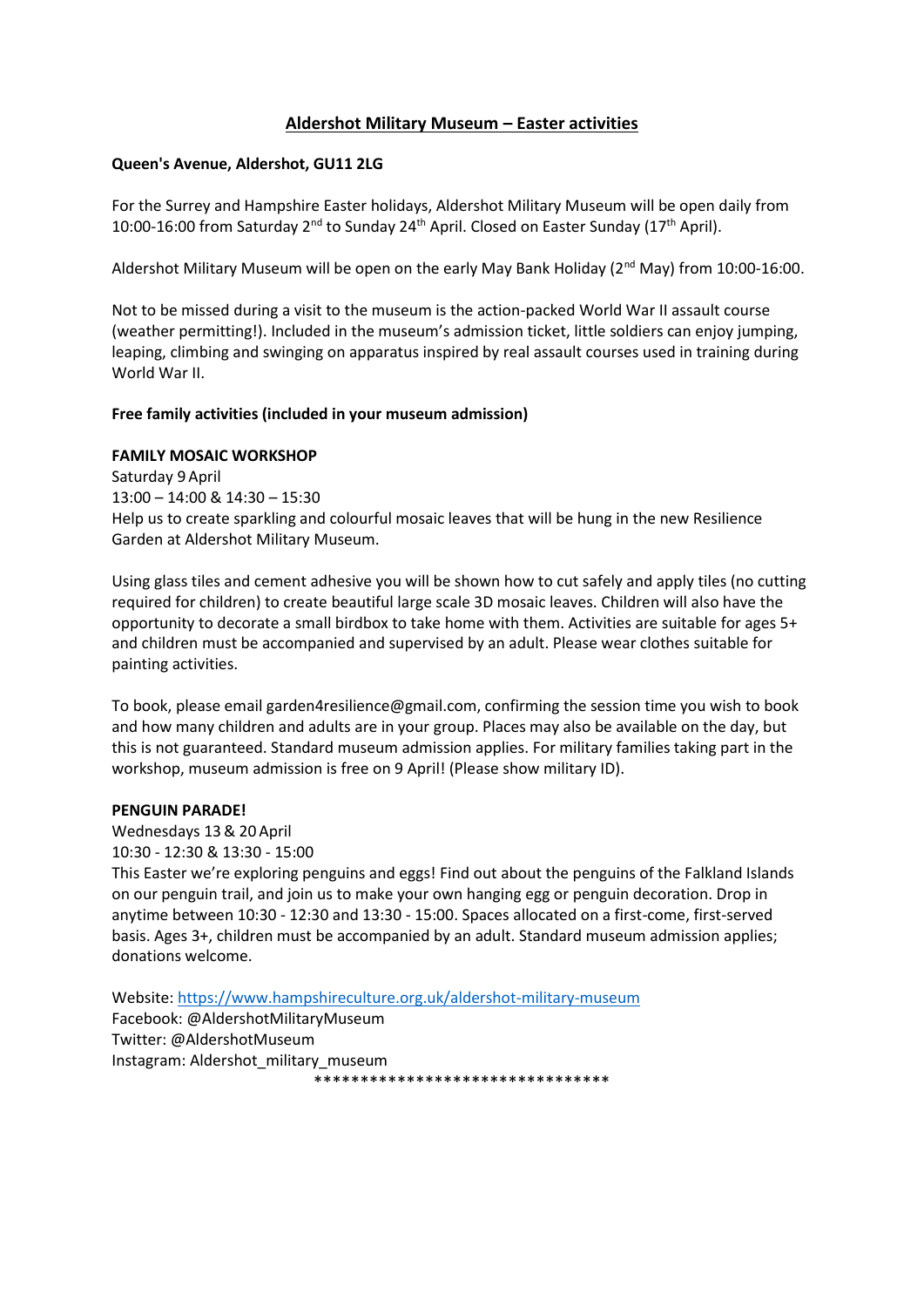# **Squirrels Holiday Fun Club**

# **Priory Park Pavilion, Priory Street, Farnborough, GU14 7HX**

We are running our Easter Holiday Fun Club from Monday  $11<sup>th</sup>$  – Thursday  $14<sup>th</sup>$  April and Tuesday 19<sup>th</sup> April – Friday 22<sup>nd</sup> April. We are open 0800-1630.

Squirrels Holiday Fun Club offers a wide range of fun activities indoors and outside including crafts, games and construction. Drinks and snacks including a light tea are provided. Please bring a packed lunch if you are staying between 1200 and 1230. Under 5 year olds must be dry in order to attend.

| <b>Session Time</b>   | Price for under | Price      |
|-----------------------|-----------------|------------|
|                       | 5's             | $5-11$ yrs |
| 8.00am - 8.30am       | £5.00           | £3.00      |
| $8.30$ am $- 1.00$ pm | £22.50          | £18.00     |
| $8.30$ am $- 4.00$ pm | £35.00          | £25.00     |
| $8.30$ am $- 4.30$ pm | £37.50          | £27.00     |
| $9.00am - 12.00pm$    | £17.00          | N/A        |
| $9.00am - 12.30pm$    | £19.50          | N/A        |
| $1.00pm - 4.00pm$     | £15.00          | £12.00     |
| $1.00pm - 4.30pm$     | £17.50          | £14.00     |
| $8.30$ am $- 6.00$ pm | £45.00          | £33.00     |

Pre-booking is essential via our websit[e https://www.squirrelseducare.co.uk/holiday-fun-club/](https://www.squirrelseducare.co.uk/holiday-fun-club/) or contact us on 01252 378402 or email [office@squirrelseducare.co.uk](mailto:office@squirrelseducare.co.uk) for more details. \*\*\*\*\*\*\*\*\*\*\*\*\*\*\*\*\*\*\*\*\*\*\*\*\*\*\*\*\*\*\*\*

# **Aldershot Pools – Holiday Opening Times**

# **Aldershot Pools & Fitness Centre - Guildford Road, Aldershot, GU12 4BP**

Aldershot Pools opening times for the holiday week and pool programme details can be found at <https://www.placesleisure.org/centres/aldershot-pools-fitness-centre/> \*\*\*\*\*\*\*\*\*\*\*\*\*\*\*\*\*\*\*\*\*\*\*\*\*\*\*\*\*\*

# **Hart and Rushmoor Libraries Easter Events**

# **Fleet Library**

**Singalong Sessions** relaunching from Monday 11<sup>th</sup> April – NEW DATE AND TIME – Every Monday afternoon at 2:15pm

Singing is good for you; your health and mood can be enhanced through singing, and you can benefit even if you don't think you can sing. These relaxed sessions are for adults of all ages and will have popular songs from many eras. Free. Friendly. Fun. Just turn up!

**Craft and Create** relaunching from Wednesday 6<sup>th</sup> April – First and third Wednesday of the month morning 11am-12noon

Are you a knitter or is crochet more your thing? Perhaps you quill, or even quilt! Maybe drawing, doodling or design is your forte. Whatever it is that gets your creativity flowing, come and join like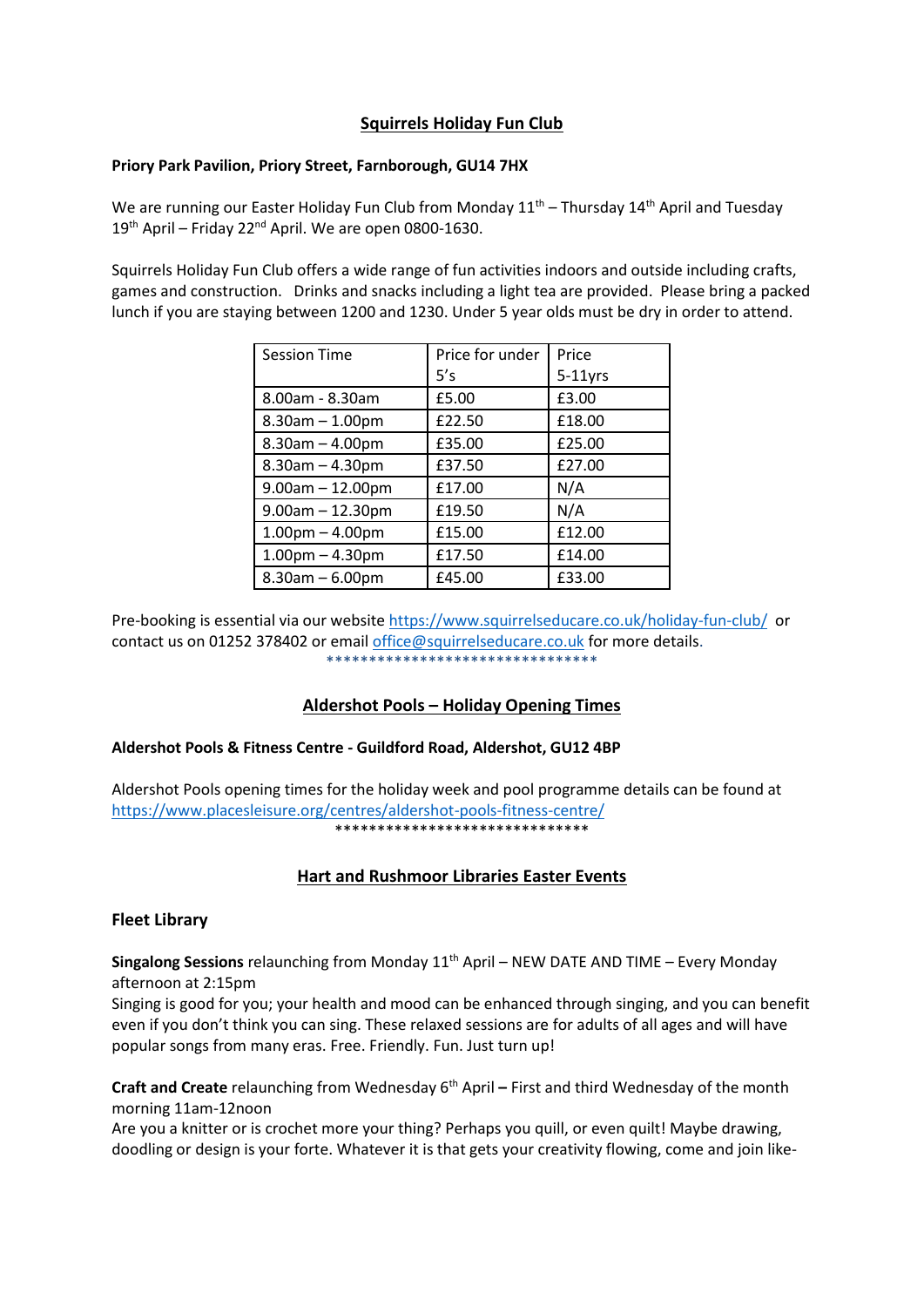minded crafters to share ideas, advice and friendship while working on whatever project you have on the go. Free. Friendly. Fun. Just turn up!

# **Easter Storytime** Monday 11<sup>th</sup> April 10:30

Join us for a special Easter Storytime for families with pre-school and infant school aged children. Our regular Storytime for pre-schoolers and their families is every Monday morning at 10:30am.

# **Extra Easter Construction Club** Tuesday 12<sup>th</sup> and 19<sup>th</sup> April 10am-12noon

In addition to our Saturday Construction club (2pm-4pm every Saturday), we will have two extra Easter holiday sessions! For the whole family - ages 0-99 - we have a variety of brick sizes to suit all abilities.

**Perform Drama, Dance & Singing: Superheroes Workshop FREE** Thursday 21<sup>st</sup> April 10am-10:30am or 10:45am-11:15am

Fly to Superhero School for an action-packed mission. Incorporating fun games, catchy songs and characterful improvisations. With singing, dancing, twirling and swooping, your child will discover their own special powers. This Easter holiday workshop is ideal for 4–8-year-olds. Booking essential: <https://www.eventbrite.co.uk/e/287858702127>

**Easter Crafts: Make a Bunny Bonnet**  W/C 11th April - Monday 2.00pm-4:00pm and Wednesday 10:00am-12:00noon. **Make an Easter Egg Paper Craft**  W/C 18th April, Wednesday and Friday 10:00am-12:00noon **Drop in any time to complete our Easter Egg Picture Trail**

# **Farnborough Library**

# **Monday 11th to Saturday 16th April**

**Easter Craft Session -** Monday 11th at 11am Create and Decorate an Egg for Springtime **Spring Storytime –** Tuesday 12th April 10.30 - 11.00am Our regular Storytime for pre-schoolers and their families

**Extra Easter Construction Club** Wednesday 13th April 2pm – 4pm

Saturday Construction Club will take place as usual 2pm – 4pm on Saturday 9th and 16th April **Rhymetime** – Thursday 14th April 2pm Songs and Rhymes for babies and their carers **Drop in anytime to complete our Eggy Easter Trail or Springtime Colouring**

# **Tuesday 19th – Saturday 23rd April**

**Spring Storytime** Tuesday 19th 10.30 - 11.00 am for pre-schoolers and their families **Four in a Row Tournament Challenge** Wednesday 20th 10am – 4.00pm Put your gameplaying skills to the test with our Four in a Row championship event. Drop in and play against family, friends and other library visitors.

**Rhymetime** – Thursday 21st April 2pm Songs and Rhymes for babies and their carers

**Extra Easter Construction Club Friday** 22nd April 11am – 2pm

Saturday Construction Club will take place as usual 2pm – 4pm on Saturday 23rd April

**Drop in anytime to complete our Eggy Easter Trail or Springtime Colouring Fab Café** available 9.30 - 3.30 Monday, Wednesday, Thursday, Friday (not Bank Holidays when Library is closed) and 9.30 - 12.30 Tuesday and Saturday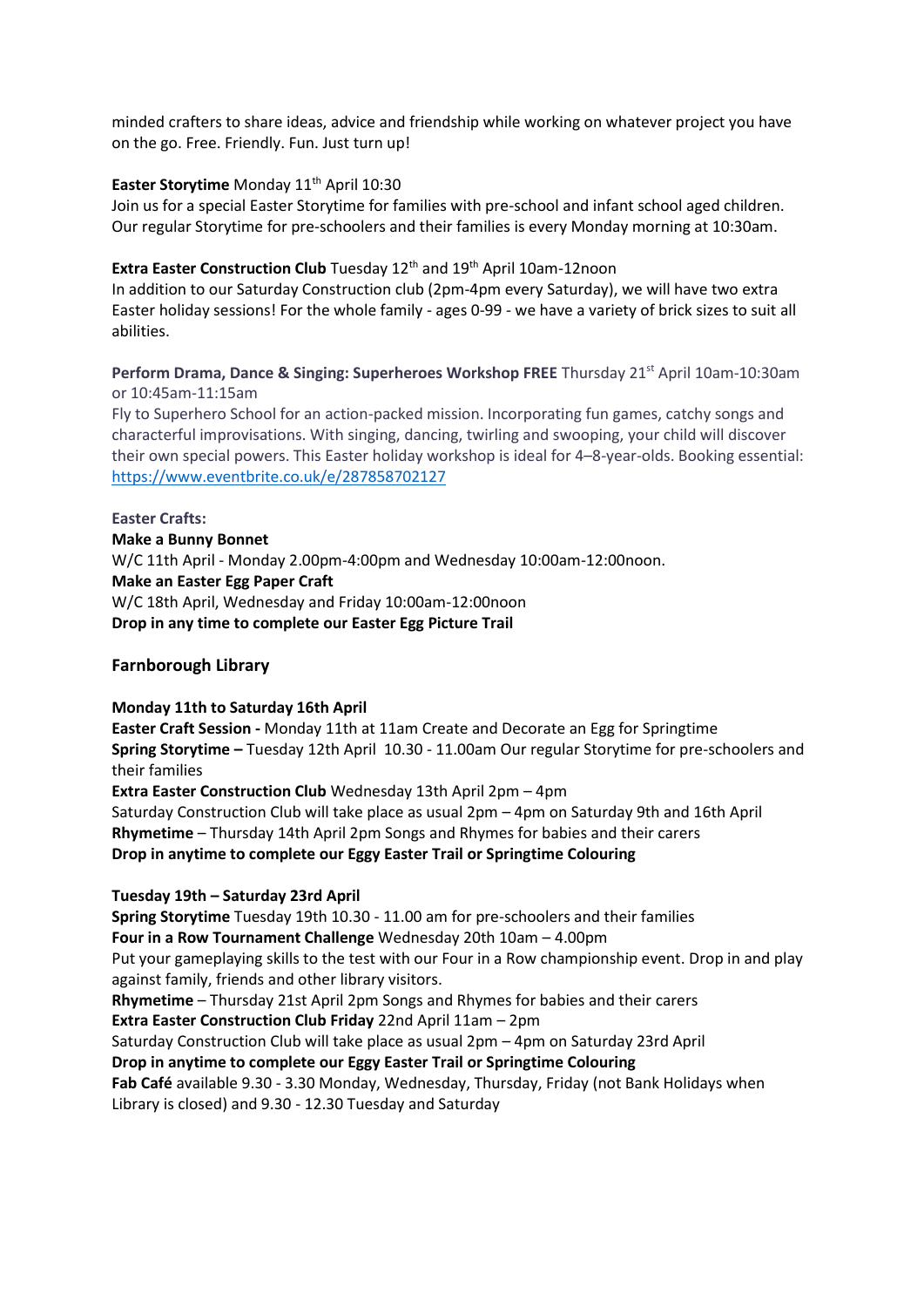# **Aldershot Library**

**Rhymetime** Tuesday 12th April, 10 – 10.30 am and 11 – 11.30 am Songs and Rhymes for babies and their carers **Extra Easter Construction Club** Tuesday 12th April 2 – 4 pm Tuesday 19th April 2 – 4 pm Saturday Construction Club will take place as usual 2 pm – 4pm on Saturday 9th, 16th and 23rd April **Rhymetime** Tuesday 19th April, 10 – 10.30 am and 11 – 11.30 am Songs and Rhymes for babies and their carers **Spring Storytime** Friday 20th April 10.00 - 10.30 am for pre-schoolers and their families **Drop in anytime to complete our Eggy Easter Trail or Springtime Colouring**

# Learning in Libraries

We have lots of new and exciting learning opportunities starting regularly, both in our libraries and online. Browse our online shop, searching by subject or location. All courses are bookable via [hants.gov.uk/shop.](https://shop.hants.gov.uk/collections/library-courses)

Remember to follow/like your local library via social media to keep up to date with all events, activities and learning in libraries.

\*\*\*\*\*\*\*\*\*\*\*\*\*\*\*\*\*\*\*\*\*\*\*\*\*\*\*\*\*\*\*\*

# **Wavell Campus Leisure**

Wavell Leisure is a thriving part of the Wavell School and an important resource for the community. We provide a range of indoor and outdoor sports facilities as well as hosting evening classes and courses.

**WE ARE OPEN & OPERATING UNDER THE CURRENT COVID-19 GOVERNMENT GUIDELINES HANDS – FACE - SPACE**

# **FACILITIES FOR HIRE**

OPENING HOURS Monday to Thursday 5pm-10pm – Fridays 5pm-8pm – Saturday & Sunday 8.30am – 6pm SPORTS HALL £40.60 PER HOUR - DANCE STUDIO £21 PER HOUR - THE WAVELL HALL £21 PER HOUR COMMUNITY HALL £18 PER HOUR - CLASSROOM HIRE £9 PER HOUR – OUTDOOR NETBALL COURTS £18 PER HOUR.

# **WAVELL GYM MEMBERSHIP – ONLY £10 PER MONTH**

OPENING TIMES Monday 5pm-9pm Thursday 5pm-10pm Saturday 9am-6pm Tuesday 5pm-10pm Friday 5pm-8pm Sunday 9am-6pm Wednesday 5pm-10pm All school holidays from 9am

Weekend opening hours can change dependent on bookings. To double check please call 01252 317 603.

# **PARTIES**

BOTH THE WAVELL HALL & COMMUNITY HALL ARE NOW FULLY BOOKED ON BOTH A SATURDAY & SUNDAY AND THE SPORTS HALL IS NOW ONLY AVAILABLE FOR PARTY HIRE FROM 3PM-6PM ON SATURDAYS - £40.60 PER HOUR

EASTER 2022 HOLIDAY CAMPS AT WAVELL CAMPUS LEISURE CM SPORTS HOLIDAY CLUB FROM TUESDAY 19TH APRIL – FRIDAY 22<sup>ND</sup> APRIL 8AM – 4.30PM For further information please email [info@cm-sports.co.uk](mailto:info@cm-sports.co.uk)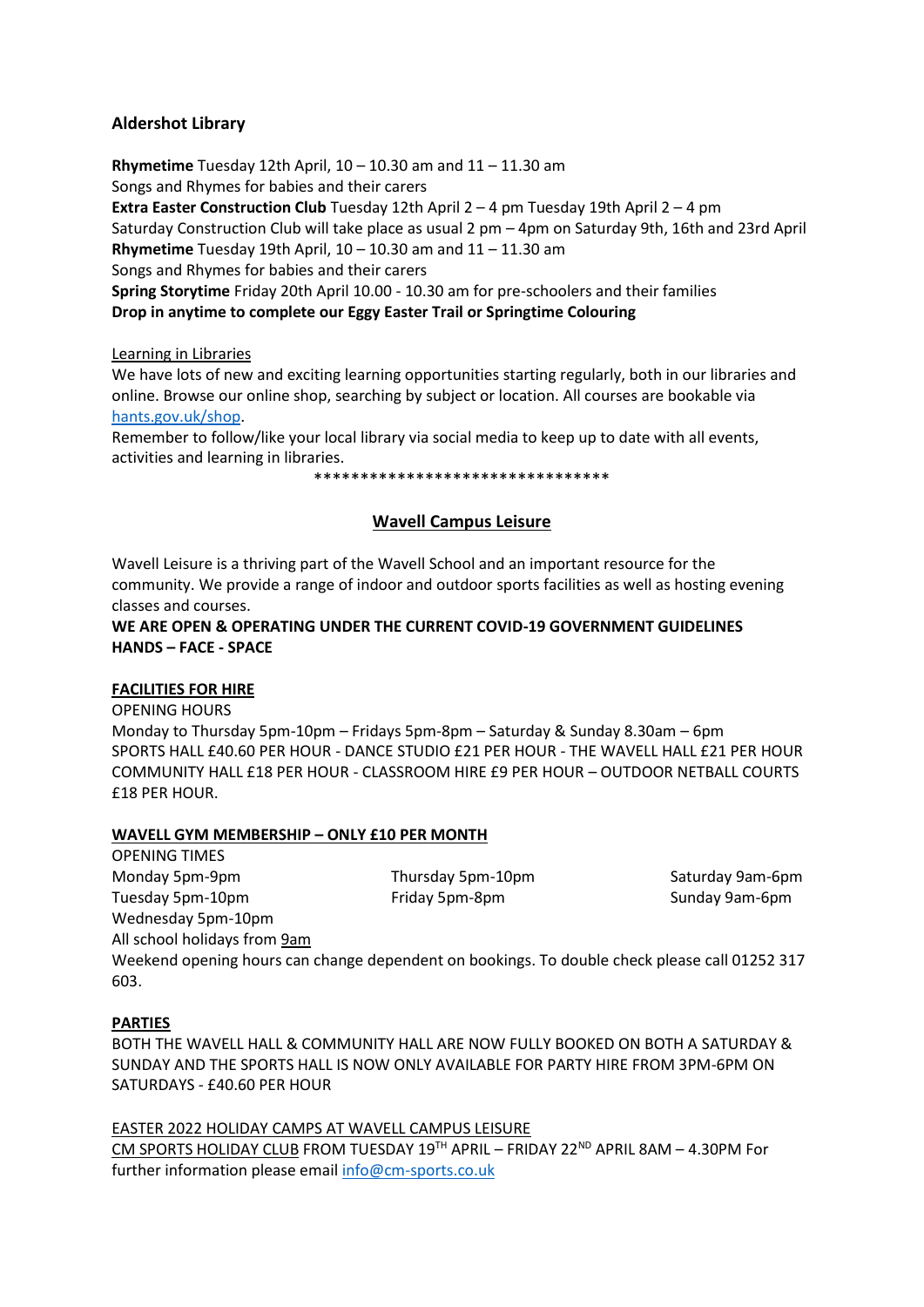STAGECOACH EASTER WORKSHOP FROM MONDAY 11TH APRIL – THURSDAY 14TH APRIL 9.15AM – 3.45PM For further information please emai[l farnborough@stagecoach.co.uk](mailto:farnborough@stagecoach.co.uk) ECLIPSE CHEERLEADING HOLIDAY CLUB THURSDAY 14TH APRIL – 8.30AM – 4.30PM For further information please email [eclipse\\_allstars@yahoo.com](mailto:eclipse_allstars@yahoo.com)

For further information or enquires regarding hire, please email [Wavell.campus@wavell.hants.sch.uk](mailto:Wavell.campus@wavell.hants.sch.uk) check our website at [www.wavellschoolorg.uk/leisure/homepage](http://www.wavellschoolorg.uk/leisure/homepage) or call Wavell Campus Leisure on 01252 317603 \*\*\*\*\*\*\*\*\*\*\*\*\*\*\*\*\*\*\*\*\*\*\*\*\*\*\*\*\*\*

# **St Peters Church**

#### **Easter on the lawn**

An open-air service on Easter Sunday  $17<sup>th</sup>$  April for the whole family. 10.30am on the lawn at the back of St Peter's Church. GU14 7AP

#### **Summer holiday club 25-29th July 2022**

A summer club open to all in school years R-6. £35 per child for the whole week, 10.15am-3.30pm daily. Lots of games, crafts, bibles stories and of course, gunging! Sign up via the website [www.stpetersfarnborough.org.uk](http://www.stpetersfarnborough.org.uk/)

60 Church Ave, Farnborough GU14 7AP – **Phone** [01252 513](tel:+441252513111) 111 **\*\*\*\*\*\*\*\*\*\*\*\*\*\*\*\*\*\*\*\*\*\*\*\*\*\*\*\*\*\*\*\***

# **Runway's End Outdoor Centre**

Nestled in the tranquil woodlands of north Hampshire, between Farnborough and Aldershot, the site offers outdoor activities and a range of accommodation options, from traditional camping to heated camping pods, or the use of our fully equipped lodge house.

#### **For Families:**

**Easter Holiday Activities Half Day Adventures** 

2 hr 30 min | Ages 6+ | £18

Looking to entertain the family with some adventure? Look no further than our half day adventures. Scale the climbing tower and embrace your inner warrior with archery.

We provide all specialist equipment so all you'll need is a camera to capture some memories and a spirit of adventure!

[Book Now](https://hampshireoutdoorcentres.cinolla.com/runwaysend/course/action-adventure-half-days?_ga=2.173165798.454983650.1648126037-735476300.1647516259)

#### **Guided Canoe Tours**

2 hr tour | Ages  $6 +$  | £28

Guided by our friendly staff, this is a great opportunity to explore, by water, the scenic and historical stretch of the Basingstoke Canal including sights like a World War 2 pill box and local wildlife. The trip includes some light refreshments at a picturesque picnic spot.

The trip begins from Runway's End Outdoor Centre with a brief introduction from your guide. We will share some canoeing top tips before we set off.

We'll be paddling the stretch of water running under Claycart Bridge. Like its sister, Eelmoor Bridge further upstream, it's an Army-owned bridge designed by Captain Hopkins during the First World War. It has featured in lots of films, including 'Bridge of Spies'. [Book Now](https://hampshireoutdoorcentres.cinolla.com/runwaysend/course/guided-canoe-tours?_ga=2.103386949.454983650.1648126037-735476300.1647516259)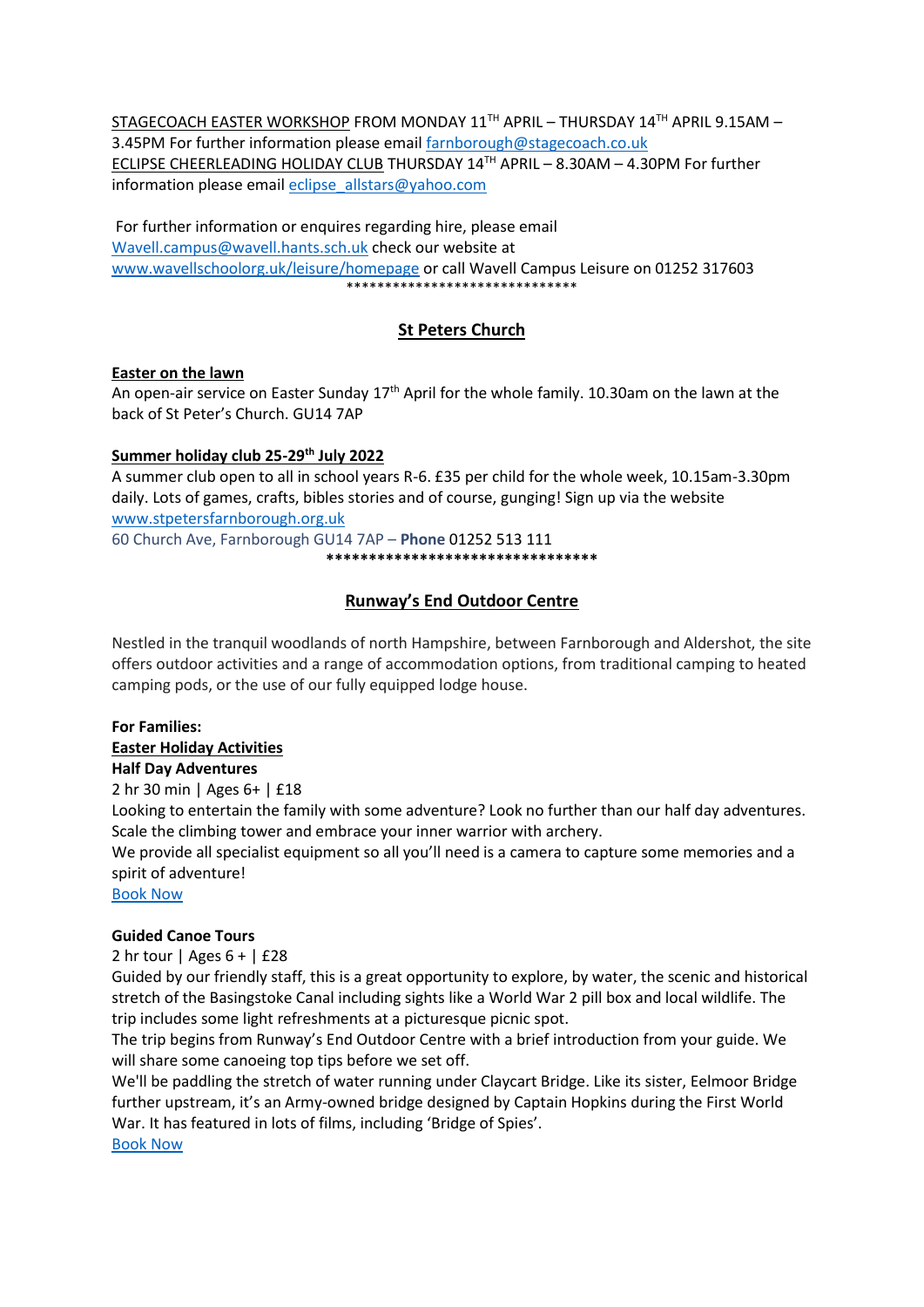# **Book a Stay**

In the tranquil woodland beside the Basingstoke Canal, we offer quality, affordable accommodation both for families and large groups. Choose from our self-catered bunkhouse called Forge Lodge, our cosy camping pods or a camping pitch under the stars! [Book Now](https://www.hants.gov.uk/thingstodo/outdoorcentres/ourcentres/runwaysend/stay)

#### **For Schools:**

**Autumn/Winter Residentials Availability –** [Enquire Now](https://forms.office.com/Pages/ResponsePage.aspx?id=tdiBPwfuF0yGnB20OQGNm39AdKCGzUVArD4dM-8R8M9UNTlPWkNLUVVIVDdRVkRLN1laNEdOSk1PWi4u&utm_source=SAPHybris&utm_medium=email&utm_campaign=SEND_TEST&utm_term=HOC%20edu%20newsletter%20Feb%2022___Autumn%20availability%20button&utm_content=EN&wdLOR=cE5847C30-D0E3-4D90-96FB-82AA74B94BB9)

# **Nestled in a woodland setting between Aldershot and Farnborough, the centre boasts an**

**impressive range of** [adventure activities](https://www.hants.gov.uk/thingstodo/outdoorcentres/schooloutdoorcentres/our-centres/activities?filter=.Runways-End) on land and water. Stay residentially in Forge Lodge or our camping pods, with full and self-catering options available. It's also our first carbon neutral site and offers numerous learning opportunities about the environment, with a dedicated [eco programme](https://www.hants.gov.uk/thingstodo/outdoorcentres/schooloutdoorcentres/programmes/eco?utm_source=SAPHybris&utm_medium=email&utm_campaign=SEND_TEST&utm_term=HOC%20edu%20newsletter%20Feb%2022___RWE%20eco%20programme%20link&utm_content=EN) for students to enjoy.

#### \*\*\*\*\*\*\*\*\*\*\*\*\*\*\*\*\*\*\*\*\*\*\*\*\*\*\*\*\*\*\*\*

# **Parents action group for special play – PAG**

Regular Music, Dance and Drama clubs for children and young adults with additional needs and/or disabilities. Experienced tutors supported by volunteers ensure children and young adults can participate fully in these fun, social activities. For more information email [info@pagforspecialplay.co.uk](mailto:info@pagforspecialplay.co.uk)

Trial sessions available. Summer term begins week 25<sup>th</sup> April.

Music (over 10's) – Monday's 6.30-7.15pm and 7.15-8pm held at the Rock and Pop Foundation, Aldershot. Students can access a range of instruments – drums, guitars keyboards. £30 per half term

Young Performers – Tuesday 6-7pm at the West End Centre, Aldershot. A mix of drama and musical theatre tailored to the needs/interests of the group. £25 per half term

Dance – Thursdays under 8's 5.30-6pm £20 per half term, over 8's 6.10-7pm £25 per half term. Held at the West End Centre, Aldershot.

\*\*\*\*\*\*\*\*\*\*\*\*\*\*\*\*\*\*\*\*\*\*\*\*\*\*\*\*\*\*\*\*

# **Kaizen Karate Academy – Times and Venues**

NEW TERM – SPACES AVAILABLE ON WEDS ALDERSHOT QUEENS AVENUE CLASS

#### **Tuesday**

St Augustine's Church Hall, North Lane, Aldershot Young beginners (5+) 5.30-6.30 Senior grades / adults 6.30-7.30

#### **Wednesday**

St Andrews Aldershot Garrison Church, Queens Avenue, Aldershot 5.30-6.30 Beginners (5-teen) £6 per session

If you are interested in your child attending please contac[t Nathan Barham](https://www.facebook.com/groups/141697899265397/user/630420322/?__cft__%5b0%5d=AZVvgmsnhNFM084ngfmoKc5l6_1c35QcjgOg5Xsp1hQLuPNIPuJI8A88ABRncZZQM-w4zPx3rEfvAOnZccf6EP5v6RtXWatYL3Bye8C9r57G1Lju7aP-xs5lzkQRa0LCRyk&__tn__=-%5dK-R) or [kaizenkaratefarnborough@gmail.com](mailto:kaizenkaratefarnborough@gmail.com) or Chief Instructor Bill Cross on 07958 630 048 \*\*\*\*\*\*\*\*\*\*\*\*\*\*\*\*\*\*\*\*\*\*\*\*\*\*\*\*\*\*\*\*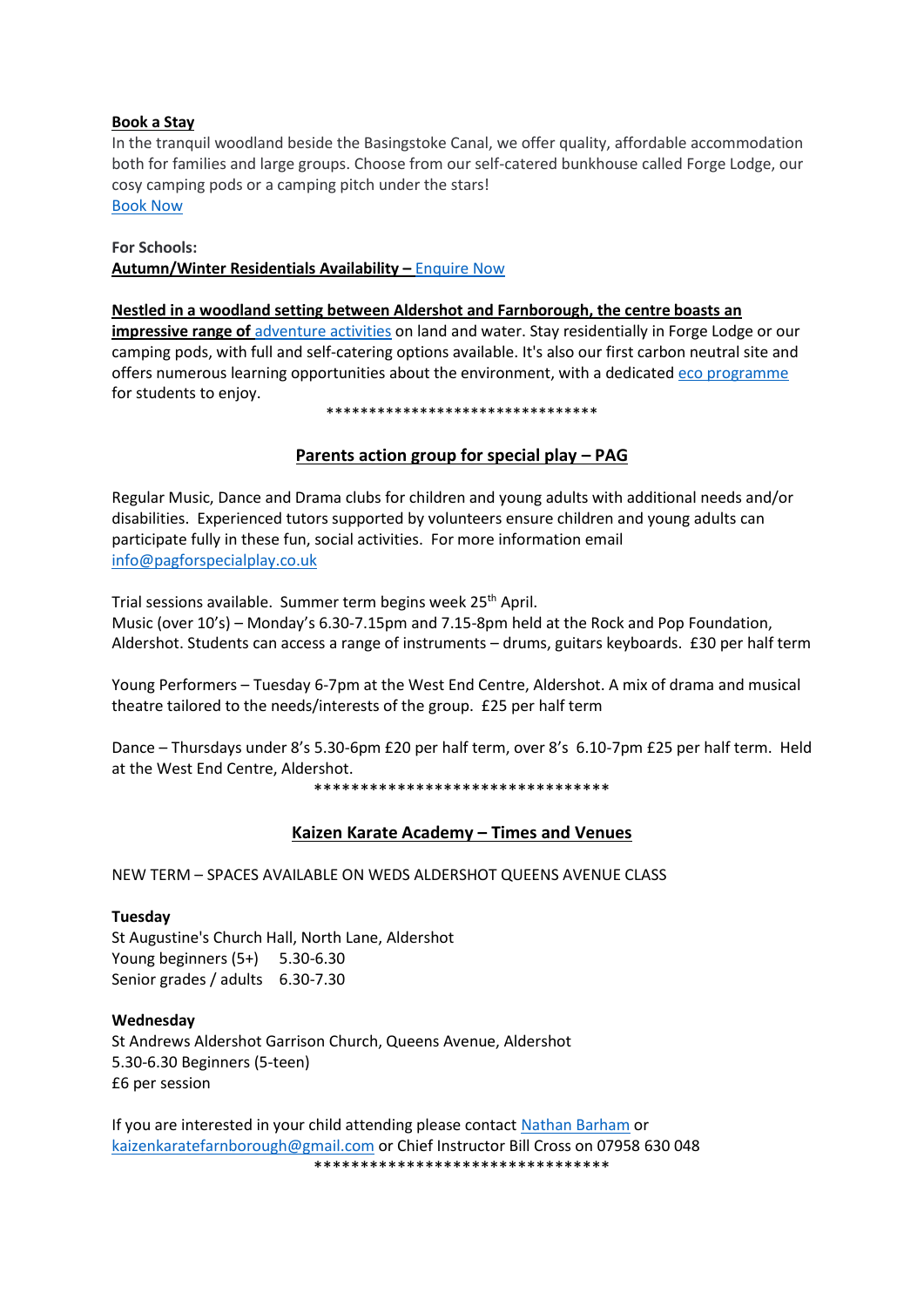# **West End Centre**

# **48 Queens Road, Aldershot, GU11 3JD**

01252 330 040 – [west.end.centre@hampshireculturaltrust.org.uk](mailto:west.end.centre@hampshireculturaltrust.org.uk)

# **Comedy**

# [Shazia Mirza](https://www.westendcentre.co.uk/event/shazia-mirza-coconut) – 22nd April

Channel 4 National Comedy Awards-nominee Shazia Mirza is set to deliver an evening of top tier comedy in her latest show, Coconut; taking on the burning (and infectious) issues of our time, the night will be delivered with personality, poignancy and plenty of comedic relief.

# **Music**

# [Annabel Allum](https://www.westendcentre.co.uk/event/annabel-allum) - 9<sup>th</sup> April

At her most visceral, Annabel is a troubadour for the millennial age, with vitriolic explosions of ferociously grungy guitar and gut-wrenching honesty, deftly attuned to observations of what lies beyond her Lennon-framed lenses.

# Public Address – [Spacedrive + The Byker Grove Gang + Support](https://www.westendcentre.co.uk/event/public-address-spacedrive-byker-grove-gang-support) – 16th April

The West End Centre has seen some absolute legends come through the doors, and everyone has to start somewhere. Our monthly local showcase welcomes up and coming artists, alongside some special guests.

# **Theatre**

# [Nothing Happens \(Twice\)](https://www.westendcentre.co.uk/event/nothing-happens-twice-presented-little-soldier-productions) - 8<sup>th</sup> April

After an exciting few years making and touring shows all over the world, Mercè and Patricia have somehow lost momentum and hit rock bottom. They always knew that making theatre would be difficult, but when they have to dress up as flamingos in a shopping centre to make ends meet, they seriously consider giving up!

# **Classes & Workshops**

Our summer season of [classes](https://www.westendcentre.co.uk/events?category=33) has also just gone live! From stained glass to art and adult drama, visit [our website](https://www.westendcentre.co.uk/) to view the full programme.

\*\*\*\*\*\*\*\*\*\*\*\*\*\*\*\*\*\*\*\*\*\*\*\*\*\*\*\*\*\*\*\*

# **COMMUNITY SUPPORT INFORMATION**

# **Citizens Advice Hart**

Our advisers can help you across several areas such as: -

Debt; Benefits; Housing; Employment; Family and personal matters; Taxes; Consumer and Immigration. Our Yateley office in Royal Oak Close closed on 1 April 2022 but we are delighted to say that our advisors will remain in the building with the Oakley Health Group mental health and wellbeing team to see local clients for pre-booked appointments only. We continue to see clients in our extended office space in the Civic Offices in Fleet. We also visit outreach locations in the Hart area such as Café 46 and the Yateley Community Pantry and other community venues.

Demand for our service is growing rapidly and we need more volunteers so we can help more people. If you are interested, please get in touch via our [website.](https://citizensadvicehart.org.uk/get-involved/volunteering/) We are seeking [a Treasurer Trustee](https://citizensadvicehart.org.uk/treasurer-trustee-role/) and wide variety of volunteer roles such as telephone assessors, advisers and fundraising.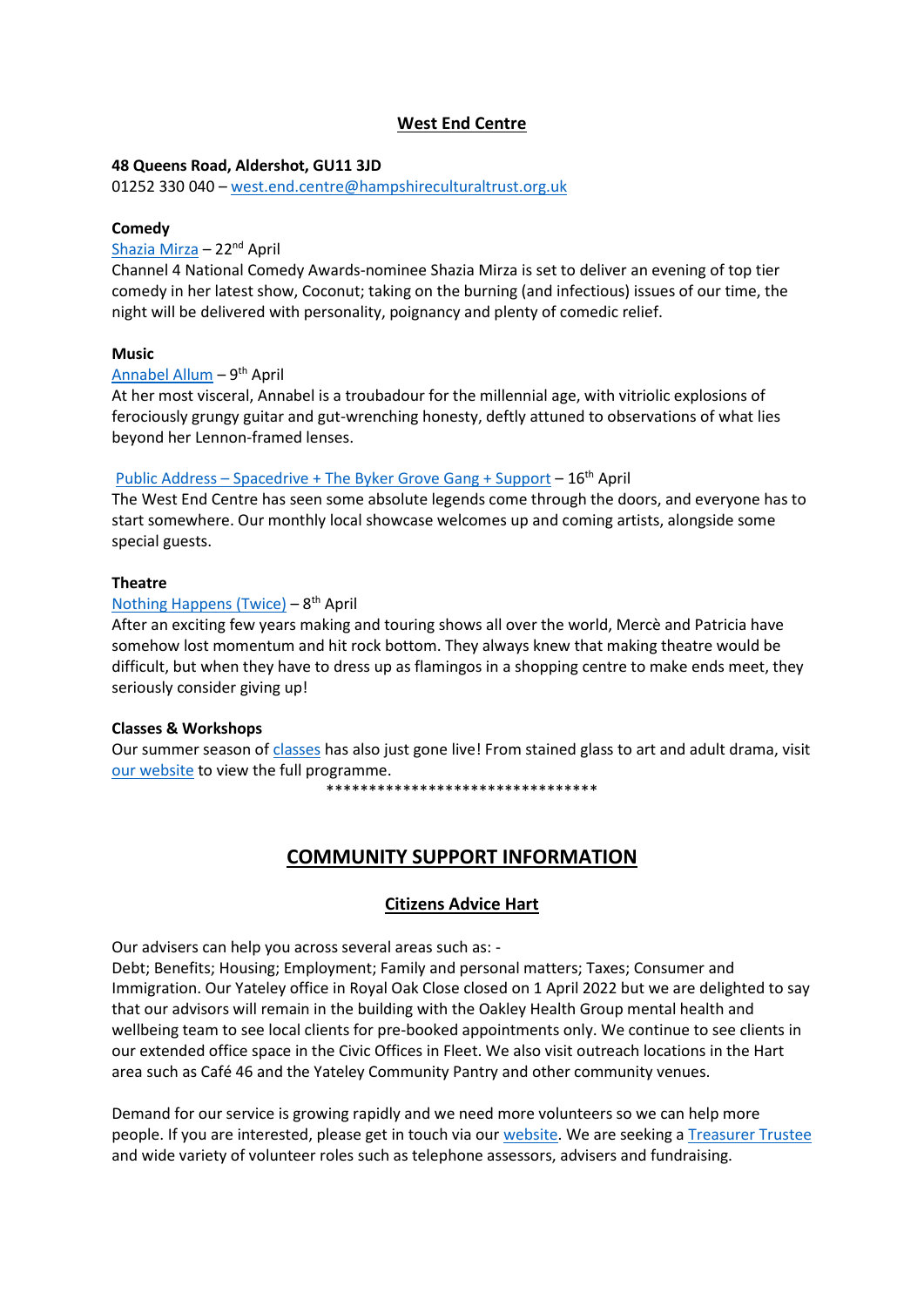One of our projects is The Forces Families Project, which offers free, confidential, independent and impartial advice, and support, to the military community in the North East Hampshire region. We advise on a range of issues such as housing, family relationships, benefits, debt, and immigration. We offer this advice to Serving personnel, their families and to veterans. We are a tri service project supporting the Army, Royal Navy and the RAF. We will look at your issues from a military perspective.

We also deliver financial capability training at Gibraltar Barracks and are working on extending the training to other areas and audiences.

We have started attending various outreach locations such as the Garrison Community Hub at Aldershot, every Tuesday morning along with coffee mornings at local schools and other venues in the North East Hampshire region.

We offer our advice through face-to-face appointments, Zoom meetings, email or telephone, whichever is best for you. We can be contacted by phone (01252 749 265) or via a referral form on our websit[e here.](https://citizensadvicehart.org.uk/projects/the-forces-families-project/)

**National Adviceline** Tel: 0808 278 7864 **(freephone number) Hampshire Macmillan Service:**  Benefits advice for people with cancer Available Monday to Friday 9am – 4pm Tel: 0344 847 7727 Email: [macmillan.cahampshire@cabnet.org.uk](mailto:macmillan.cahampshire@cabnet.org.uk) **Citizens Advice Hart** [citizensadvicehart.org.uk/](https://citizensadvicehart.org.uk/) **Local Email** [citizensadvice@hartcab.cabnet.org.uk](mailto:citizensadvice@hartcab.cabnet.org.uk) Citizens Advice Hart Admin Line: 01252 878 435 \*\*\*\*\*\*\*\*\*\*\*\*\*\*\*\*\*\*\*\*\*\*\*\*\*\*\*\*\*\*\*\*

# **Citizens Advice Rushmoor**

Citizens Advice Rushmoor is reshaping its service to get people quickly to the help they need. We are making telephone our first point of contact, as that is most people's preference. That way, we can also make appointments by phone or in person with the right adviser to meet people's needs.

We are also working in partnership with other agencies so they can refer people in for help easily. More information is on our website [www.citizensadvicerushmoor.org.uk/home/contact-us](http://www.citizensadvicerushmoor.org.uk/home/contact-us) our main freephone Adviceline is **0808 2787 912** and our local reception number is **01252 513 051**. \*\*\*\*\*\*\*\*\*\*\*\*\*\*\*\*\*\*\*\*\*\*\*\*\*\*\*\*\*\*\*\*

# **Community Grub Hub CIC**

Whether you are volunteering, donating, swapping or shopping, all will receive a warm welcome from the volunteers. Any individuals or families in food poverty in the Rushmoor area can come to the store and shop for what they need. All we ask for is a few details to sign up to a loyalty card, so we can report back to our funders and donors how many people we have helped. The store is free to access but we do ask if visitors are able, that they make a small donation to help keep the project running.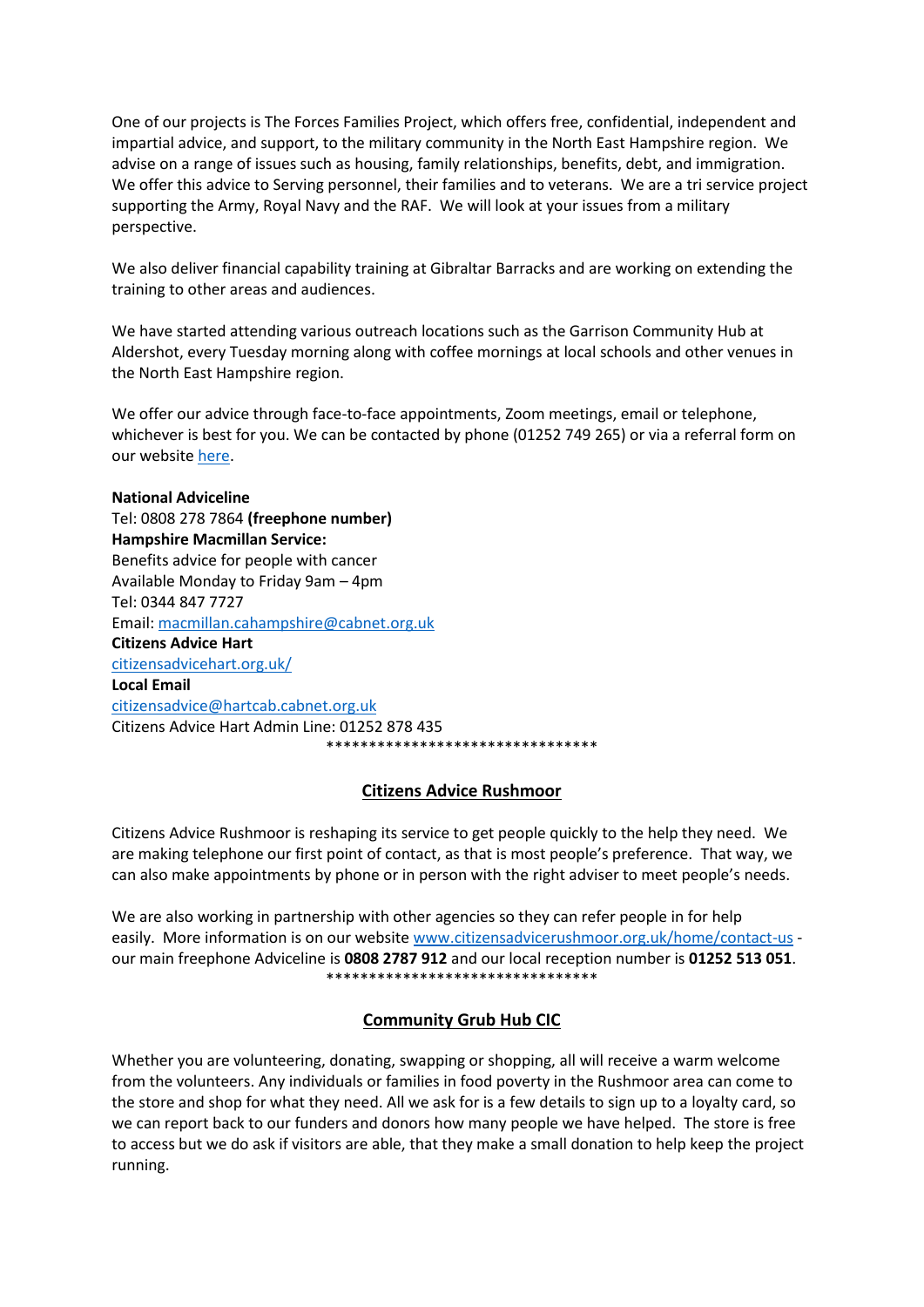We are based at: **2a Windsor Way, Aldershot GU11 1JG** We are open: every Tuesday 10am to 4pm Please signpost your families in need. For more information, please follow the project's [Facebook page](https://www.facebook.com/CommunityGrubHub) or email [grubhub@rvs.org.uk](mailto:grubhub@rvs.org.uk) \*\*\*\*\*\*\*\*\*\*\*\*\*\*\*\*\*\*\*\*\*\*\*\*\*\*\*\*\*\*

# **The Community Cupboard at the Vine Centre, Aldershot**

Food sharing to reduce food waste and tackle food poverty in our community. Our cupboard is FREE for anyone, especially families needing help with food.

Please get in touch if you need help – 01252 400 196 Opening hours: Monday – Wednesday 10am – 3pm.

FREE for anyone in the community. Just come along, no need to bring anything to donate. Donate & Exchange: You're welcome to donate and exchange items if you're able. Bring things you have in excess and see if there is something you'd like in return.

[www.thevinecentre.org.uk](http://www.thevinecentre.org.uk/) [info@thevinecentre.org.uk](mailto:info@thevinecentre.org.uk) \*\*\*\*\*\*\*\*\*\*\*\*\*\*\*\*\*\*\*\*\*\*\*\*\*\*\*\*\*\*

# **Church of the Good Shepherd – Food Support**

# **Free Food Essentials – Fridays 10am-12noon**

The Church of the Good Shepherd is open on Friday mornings for anyone to collect a bag of free food essential items – No Questions Asked.

# At the **Church of the Good Shepherd, Sand Hill, Farnborough, GU14 8ER**

# **The Larder Foodbank**

We deliver food parcels to families and individuals in need on Monday, Wednesday and Friday afternoons.

To receive a food parcel, you must be referred by a professional. This can be: Your Key Worker/Social Worker, your children's school, your GP surgery, Housing Association, Citizen's Advice, Rushmoor Borough Council, Christians Against Poverty (CAP). If they are happy to refer you, they will need to call the Larder Phone (07501 202546) and leave a message with your details. We can then deliver a food parcel to you.

For more information, please contact Abbie Edwards - Pioneer Community Worker Phone: 07845 175 158 Email[: community@goodshepherdchurch.org.uk](mailto:community@goodshepherdchurch.org.uk) \*\*\*\*\*\*\*\*\*\*\*\*\*\*\*\*\*\*\*\*\*\*\*\*\*\*\*\*\*\*

# **HEALTH INFORMATION**

# **NHS Health Information**

# **Worried about the health of your child?**

Worried about the health of your child? Unsure if you can stay home or need to seek healthcare support?

The NHS Frimley Healthier Together website is here to support parents and carers. It provides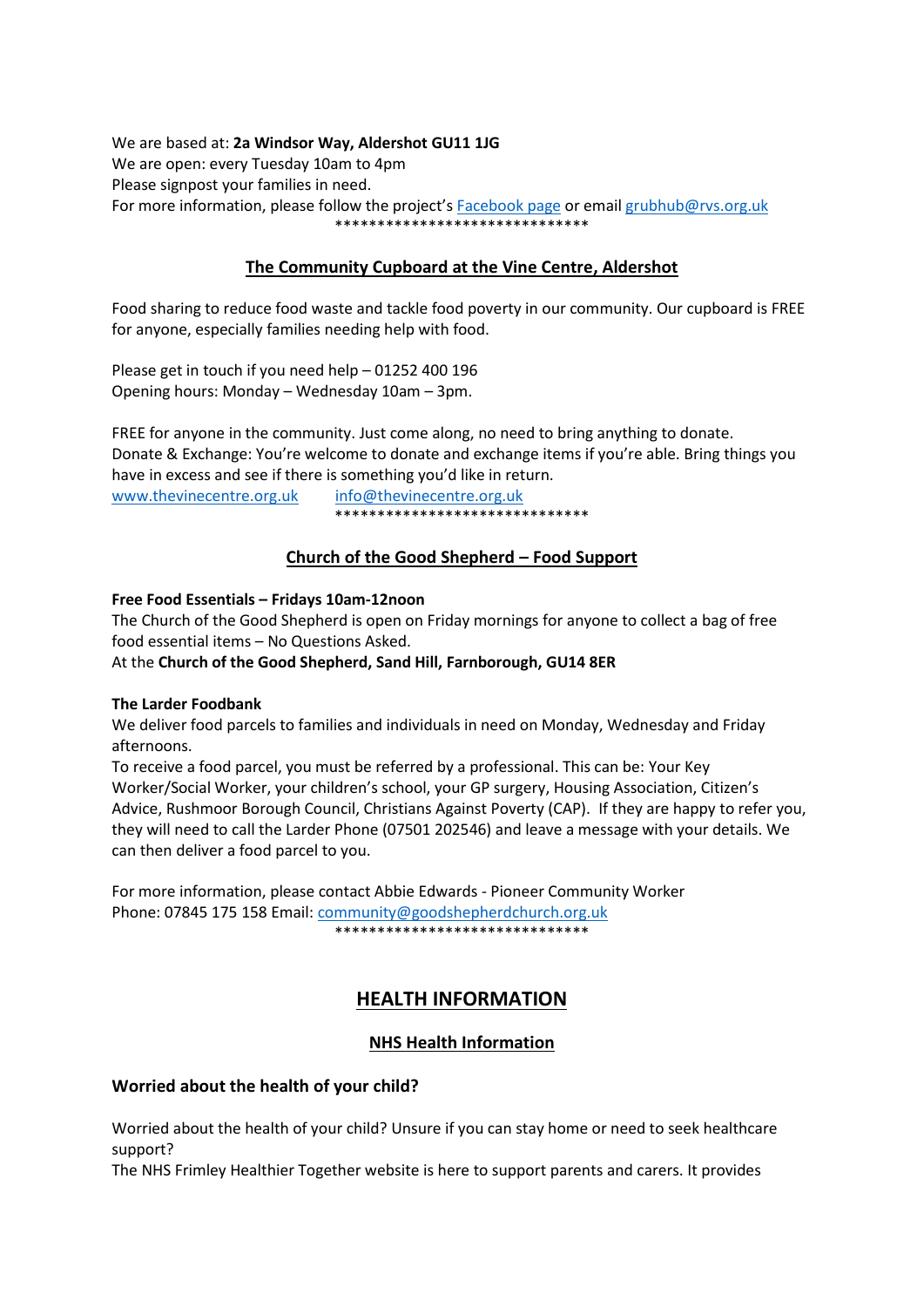- Expert advice from local healthcare professionals
- Clear traffic light system for illness advice and red flags
- Covers topics such as coughs, colds, fever, head injury, covid to mental health and emotional wellbeing

\*\*\*\*\*\*\*\*\*\*\*\*\*\*\*

Signposts to local services

visi[t https://frimley-healthiertogether.nhs.uk/](https://frimley-healthiertogether.nhs.uk/)

# **Mental health and wellbeing**

We all have mental health, just as we all have physical health. 1 in 6 young people aged 5 to 16 will suffer from poor mental health – it can affect anyone, but many young people feel they need to pretend nothing is wrong. No matter how difficult life can feel at times, there are free sources of support available.

The Frimley Healthier Together website has a section on children and young people's mental health. It provides information and links to sources of support some of which are online, some of them are face-to-face. Some of these sources are local – others are national. Visit[: https://frimley](https://frimley-healthiertogether.nhs.uk/mental-health/your-local-mental-health-resource)[healthiertogether.nhs.uk/mental-health/your-local-mental-health-resource](https://frimley-healthiertogether.nhs.uk/mental-health/your-local-mental-health-resource)

Resources for children and young people include:

**Little Blue Book on Sunshine:** The #littlebluebookofsunshine booklet, shares mental health and wellbeing advice for children and young people across Hampshire. It shares lots of tips and things you can do now to feel better and where to get help when you need it. Download it now for free via the Apple Books or Google Play Books.

**#CopingGuides**: The guides list some of the best reliable and free sources of information and advice to help children and young people and their families to cope with life under lockdown and beyond. The young person's guide contains lots of useful self-help apps and websites and a range of resources, including local and national services to support young people with their mental health. Visit[: #Coping guides | Frimley Health and Care](https://www.frimleyhealthandcare.org.uk/coping%E2%80%AF)

[Kooth](https://www.kooth.com/) **Offers a [Digital online counselling](https://www.kooth.com/)** and emotional well-being support  service for young people in Hampshire. It is a free, safe, secure and anonymous means of accessing support for all emotional health and wellbeing needs providing users with access to a professional team of qualified counsellors. Kooth has a range of additional support features such as discussion boards, magazines and wellbeing activities, providing additional support with peer to peer and community support. All elements of the site are safe and secure and pre-moderated. Young people in Hampshire aged 11-25 have Free access to the service.

[No Limits Safe Haven](https://nolimitshelp.org.uk/get-help/health-wellbeing/safe-havens/) provides a safe space for children and young people aged 10-17. No Limits offers out of hours emotional and practical support with your mental health in a confidential, friendly and supportive environment. Currently providing an online, telephone and face-to-face service (by appointment only) in Farnborough.

# Hampshire Counselling services

For young people aged 14-17 call: 02380 224 224 or visit: [www.nolimitshelp.org.uk](http://www.nolimitshelp.org.uk/) For young people 5-17 Call: 02382 147 755 or visit: [www.hampshireyouthaccess.org.uk](http://www.hampshireyouthaccess.org.uk/)

These Hampshire wide counselling services allow young people an opportunity to talk to a trained person in confidence, about anything of worry or concern. Counsellors are trained to listen to young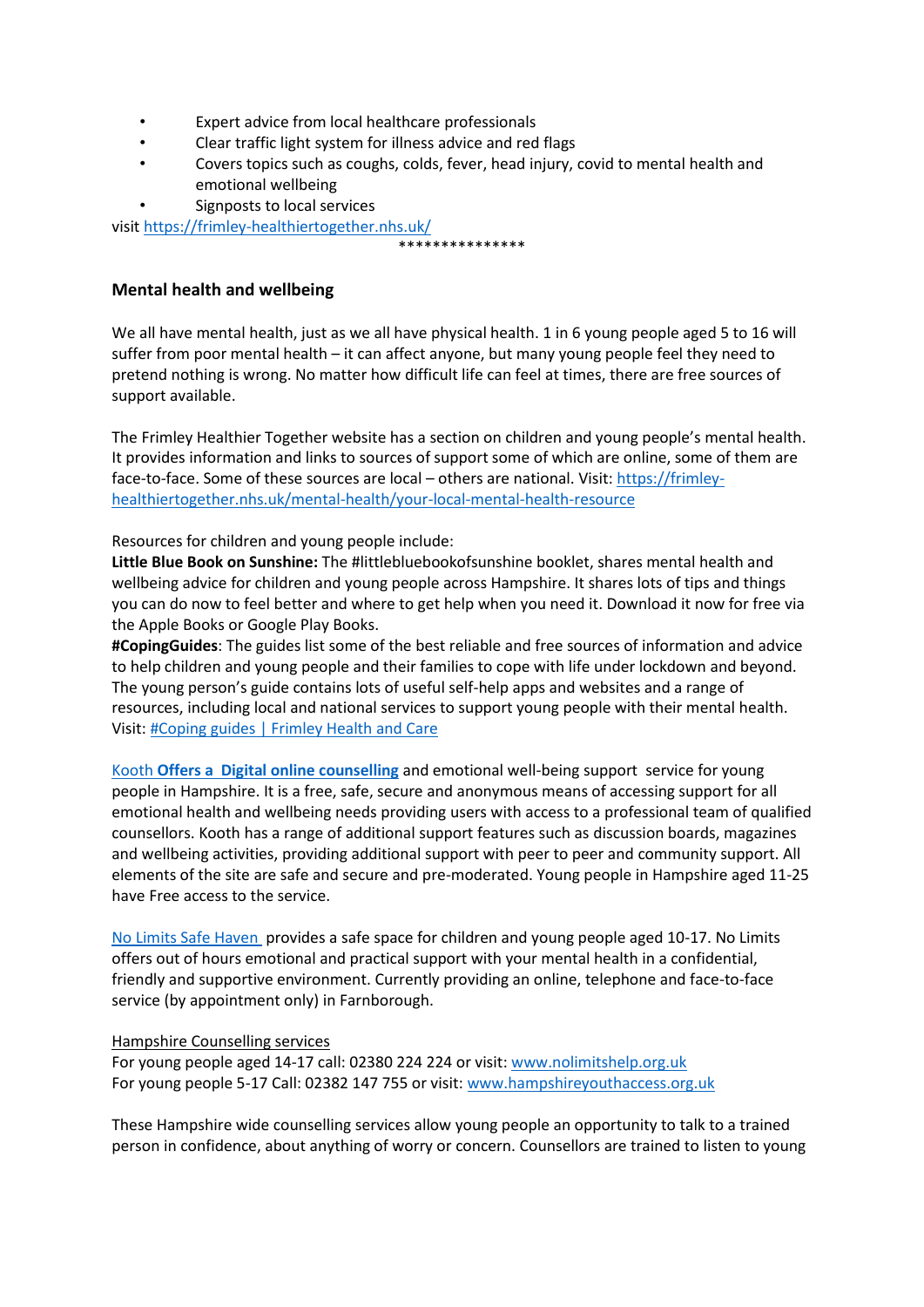people's issues and worries without judgement and without telling them what to do. The services offer face to face, online and telephone and group sessions depending on choice and need.

**Sasha's Project** is a not for profit organisation that was set up in memory of a local Hampshire resident.

The project runs a drop in crisis centre at the Point Youth Centre, Harlington Way, Fleet, GU51 4BP. Open 10pm-6am every Saturday night. It is a safe haven for young people aged 16-25 who are experiencing a mental health crisis or suicidal ideation. It offers a caring, non-clinical environment and complete confidentiality.

**The Point Youth Centre, Harlington Way, Fleet GU51 4PB**

Contact number to call (during opening hours only) 0774 111 7655 For more information visi[t www.facebook.com/sashasproject](http://www.facebook.com/sashasproject)

# [Hampshire CAMHS](https://hampshirecamhs.nhs.uk/%C2%A0)

Hampshire CAMHS provide emotional wellbeing and mental health support for children and young people aged 6 to 18, registered with a GP in North East Hampshire. The Hampshire CAMHS website provides a safe, trustworthy and engaging platform for any young person, parent/carer or professional wanting to access high quality, accessible information, advice, guidance on emotional and mental health and wellbeing. If you are waiting to hear about your first appointment and things are getting worse or you are worried that you haven't heard, please phone 0300 304 0050 Monday to Friday 9am to 5pm. Outside of these hours, if you need urgent help please contact 111, where our Paediatric Mental Health Practitioners will be able to help you.

# \*\*\*\*\*\*\*\*\*\*\*\*\*\*\*\*

# **FREE online parenting courses for local families**

The Solihull Approach offers free online e-learning courses for parents/carers. Courses include top tips from childcare, education and NHS health experts including midwives:-

- Understanding your pregnancy, labour, birth and your baby
- Understanding your baby
- Understanding your child 0 to 19 years
- Understanding your teenager's brain and a version for teenagers themselves

The online guides contain advice relevant to expectant parents, parents, grandparents and carers of children of all ages including those with Special Educational Needs and Disabilities (SEND). The guides are also available in different languages.

Access to the guides is unlimited with no expiry date, so you can return as and when you need and want to. Each guide has between 5 to 11 sessions which last roughly 20 minutes each, there are also activities that can be carried out between courses.

Registration is quick and easy **- click** [here](https://inourplace.co.uk/) **– or visit** [www.inourplace.co.uk.](http://www.inourplace.co.uk/) Apply the access code '**PARENTING'**.

Visit[: https://www.frimleyhealthandcare.org.uk/maternity/news/posts/2020/july/free-online](https://www.frimleyhealthandcare.org.uk/maternity/news/posts/2020/july/free-online-parenting-courses-available-to-local-families/)[parenting-courses-available-to-local-families/](https://www.frimleyhealthandcare.org.uk/maternity/news/posts/2020/july/free-online-parenting-courses-available-to-local-families/)

\*\*\*\*\*\*\*\*\*\*\*\*\*\*\*\*\*\*\*\*\*\*\*\*\*\*\*\*\*\*

# **Solent NHS Trust Sexual Health Services**

**Sexual Health Clinic** Mon-Fri Aldershot Centre for Health level 4 **Young Person Walk-In Clinic 18 years and under 15:00 - 17:00** Condoms and Get it on cards, Contraception Information, including how to get emergency contraception

Chlamydia and other STI testing information.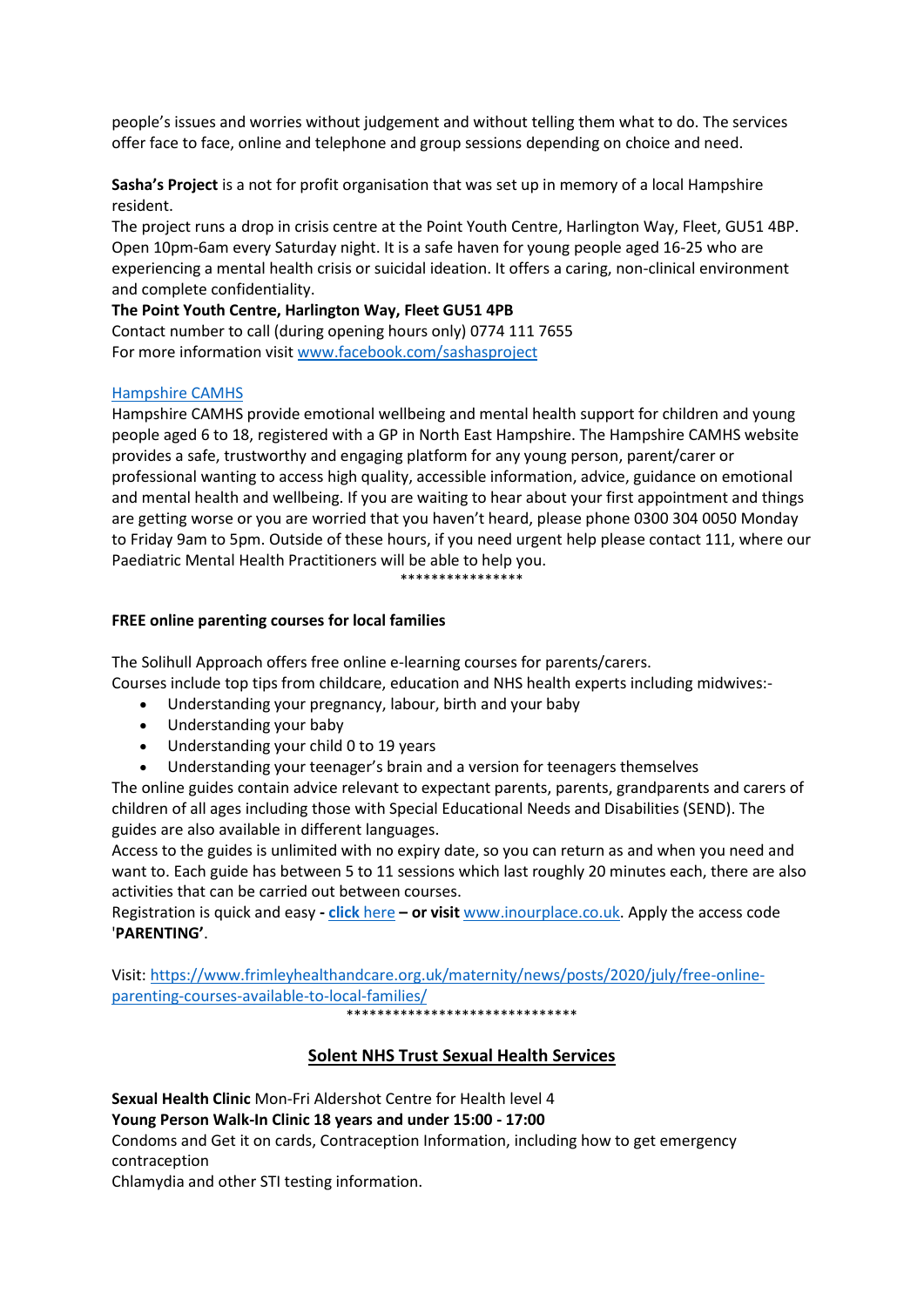**Useful links:**

**Relationships and Consent** -- a free bitesize resource for organisations working with young people. <https://www.letstalkaboutit.nhs.uk/media/1453/spotlight-on-guidance.pdf> [https://www.letstalkaboutit.nhs.uk/media/1456/spotlight\\_consent.pdf](https://www.letstalkaboutit.nhs.uk/media/1456/spotlight_consent.pdf)

# **Free NHS Sexuality training (LGBTQ+)**

<https://www.letstalkaboutit.nhs.uk/network-training/sexuality-training/>

**Sign up to your own Personal Health Record** - [https://solenttrust](https://solenttrust-my.sharepoint.com/:i:/g/personal/kirsti_wooldridge_solent_nhs_uk/EXXywF0c1otIuiFd_kEIImsByzWj7dzaM6T8TZ0DnVX47g)[my.sharepoint.com/:i:/g/personal/kirsti\\_wooldridge\\_solent\\_nhs\\_uk/EXXywF0c1otIuiFd\\_kEIImsByzW](https://solenttrust-my.sharepoint.com/:i:/g/personal/kirsti_wooldridge_solent_nhs_uk/EXXywF0c1otIuiFd_kEIImsByzWj7dzaM6T8TZ0DnVX47g) [j7dzaM6T8TZ0DnVX47g](https://solenttrust-my.sharepoint.com/:i:/g/personal/kirsti_wooldridge_solent_nhs_uk/EXXywF0c1otIuiFd_kEIImsByzWj7dzaM6T8TZ0DnVX47g)

\*\*\*\*\*\*\*\*\*\*\*\*\*\*\*\*\*\*\*\*\*\*\*\*\*\*\*\*\*\*\*\*

# **Rushmoor & Hart School Nursing Service**

The chat health texting service is still running 8.30am-4.30pm Monday to Friday (excluding bank holidays). This service is for 11-19 year olds and is a confidential texting service. Text: **07507 332 160**

The Parent Chat Health service started on the 1st June and parents have been using this contact for advice and support. Text: **07507 332 417** 9:00am-4:30pm Monday to Thursday 9:00am-4:00 Friday.

In addition to this our Duty phone line remains open for advice and support and general queries: **01252 335 655** or you can email us at [randhsnteam@southernhealth.nhs.uk](mailto:randhsnteam@southernhealth.nhs.uk)

School nursing are following national guidance and are able to offer telephone advice/video conference calls regarding the following:

- · Emotional health
- · Healthy lifestyle,
- · Parenting advice: accident prevention, sleep and toilet training, behaviour management
- · Supporting children and young people with complex or additional health needs
- · Support for children and young people not in school in accessing health

Support and information about your local school nurse team is available from the Hampshire Healthy Families websit[e https://www.hampshirehealthyfamilies.org.uk/](https://www.hampshirehealthyfamilies.org.uk/) \*\*\*\*\*\*\*\*\*\*\*\*\*\*\*\*\*\*\*\*\*\*\*\*\*\*\*\*\*\*

# **Hart Voluntary Action Counselling Services**

# **121 Adult Counselling**

121 Adult Counselling supports adults (18+ years), who are potentially at risk of suicide, or who are self-harming or considering self-harm. We are offering up to 20 one-to-one Counselling sessions on a weekly basis with the same counsellor each week. Each session will last for 50 minutes and will be at the same time and place each week.

Sessions can take place face-to-face or via Zoom video calling. At present face-to-face sessions will take place at Odiham Cottage Hospital.

Please complete the referral form on our website at <https://www.hartvolaction.org.uk/counselling/121-adult-counselling/> The service is **free** to access.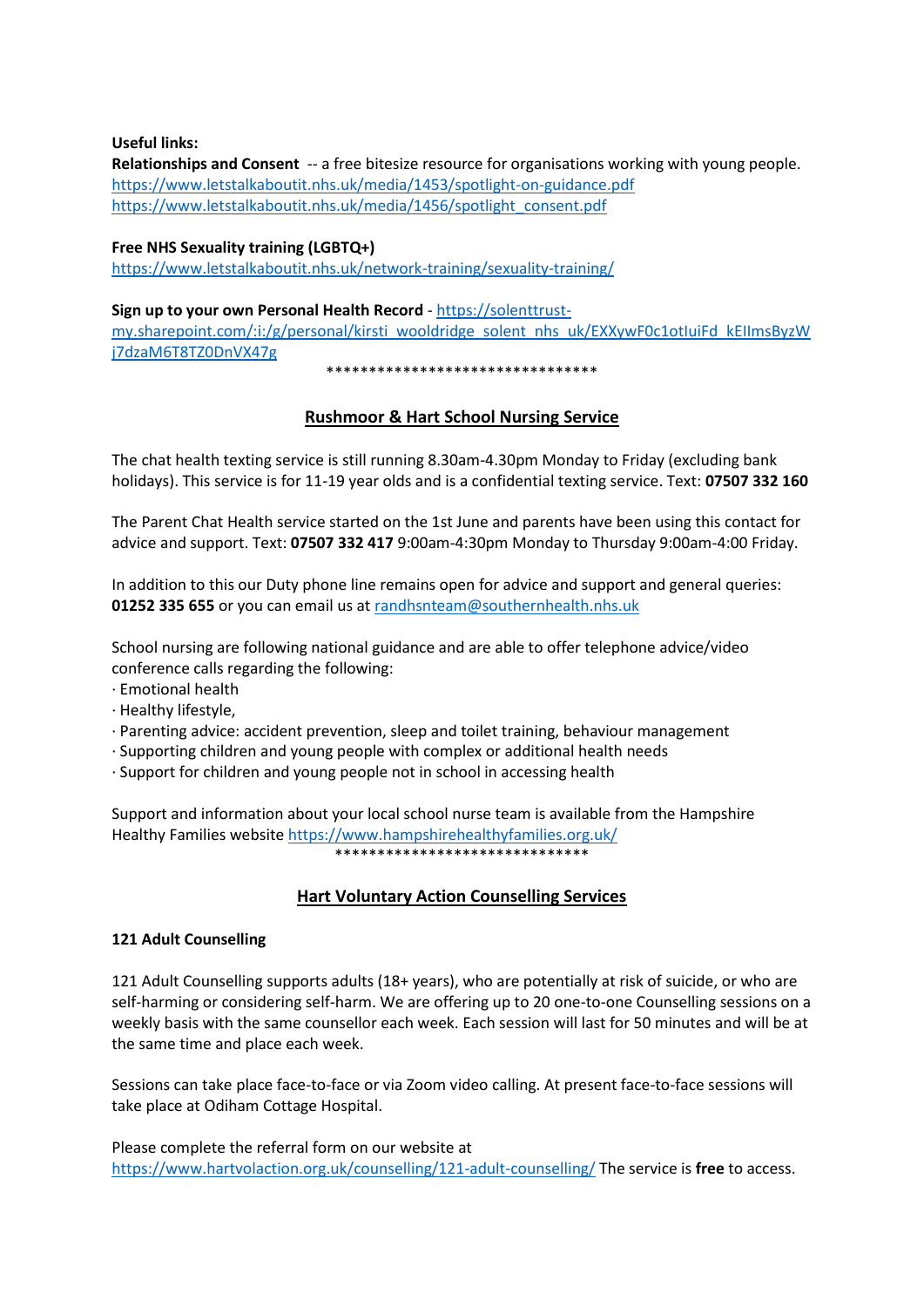# **121 Youth Counselling**

Free Weekly Counselling Sessions for Young People aged 11-25. Sessions run on a weekly basis for up to 50 minutes each with the same Counsellor each week. We offer Counselling both face-to-face, from Odiham Cottage Hospital and online. We offer a young person up to 20 Counselling sessions with the same Counsellor each week. Being longer term means that a Young Person is able to explore more issues with their Counsellor and will potentially deal with the route of any problem rather than just the presenting issue.

If you would like Counselling and you live in Hart, go to school in Hart or are registered with a Hart surgery, then please fill in the Referral Form on our website

<https://www.hartvolaction.org.uk/counselling/youth-counselling/>Alternatively, please call 01252 815 652.

# **Sunshine and Showers**

Sunshine and Showers offers Anxiety and Depression Support groups in Odiham. It is a chance to share with others your experience of anxiety and depression in a non-judgemental environment. Evening and daytime groups are available and each one lasts for an hour and a half. Groups are open to anyone struggling with anxiety or depression who want the support of others. All groups are run by a facilitator and a co-facilitator.

For further details please visit our website at

<https://www.hartvolaction.org.uk/counselling/anxietydepression-support/> where you will find a referral form to our service or call 01252 815 652.

# **Family Therapy – New Service now open to referrals**

Our new Family Therapy Service is offered to families who live in Hart and Rushmoor. We are now taking referrals into this service.

This is an opportunity for families to be supported by having family sessions together. A family will be offered group Family sessions for those members of the family who want to participate. Parents and Young People will also be offered individual Counselling or Play Therapy.

For further information please visit:<https://www.hartvolaction.org.uk/counselling/family-therapy/> \*\*\*\*\*\*\*\*\*\*\*\*\*\*\*\*\*\*\*\*\*\*\*\*\*\*\*\*\*\*\*\*

# **Young Person's Safe Haven Service in NE Hampshire and Farnham**

The young person's Safe Haven in North East Hampshire and Farnham (covering areas including Aldershot, Farnborough, Fleet and Yateley) offers young people aged 10-17 access to out of hours emotional and practical support with their mental health, providing them with the tools and techniques to enable them to be as safe as possible and make positive changes.

Safe Haven NE Hants and Farnham is currently providing an online, telephone and face-to-face service (by appointment only). Youth Workers are available via phone or web chat: **Monday:** One to one support – 6:30-10pm (by appointment only) Virtual and phone support – 6:30-10pm (by appointment only) **Wednesday:** Virtual and phone support – 5-8pm (by appointment only) **Thursday:**

One to one support – 6:30-10pm (by appointment only)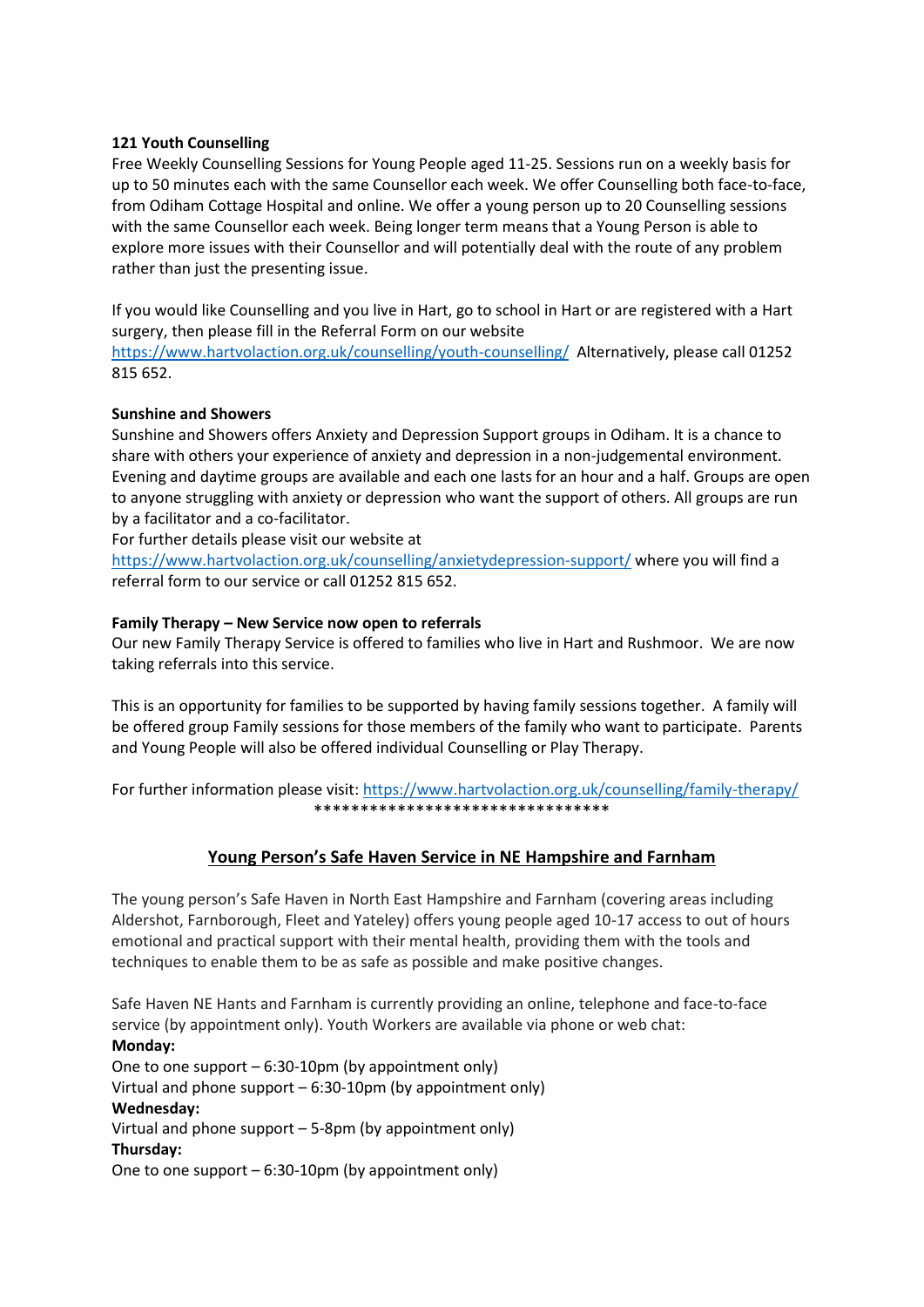Virtual and phone support – 6:30-10pm (by appointment only) **Saturday:** Web chat support – 10:30am-1pm Contact details and address: **For phone support or to make an appointment for virtual, phone or face-to-face support, please phone:** 07918259361 **For web chat support:** Please click the web chat button at the bottom right-hand side of the No Limits website. **Address:** Shieling House, 30 Invincible Road, Farnborough, Hampshire, GU14 7QU **To find out more:** Phone 02380 224 224 or email [enquiries@nolimitshelp.org.uk.](mailto:enquiries@nolimitshelp.org.uk) \*\*\*\*\*\*\*\*\*\*\*\*\*\*\*\*\*\*\*\*\*\*\*\*\*\*\*\*\*\*\*\*

# **TalkPlus**

At TalkPlus, we know life can be challenging and overwhelming, often resulting in less time for yourself, a lack of sleep and time spent overthinking. We can help by giving you the tools to cope with the stress of day-to-day life. We offer free NHS talking therapies to anyone aged 16+ struggling with mild and moderate mental health difficulties such as stress, low mood and worry registered with an NHS GP in North East Hampshire and Farnham.

Whilst we are not a crisis service, like with physical health conditions it's good to seek advice sooner rather than later. For more severe and enduring difficulties it may be that another service is better suited to your needs. If in doubt about referring, you can discuss the best option with your GP.

For more info check out our website [www.talkplus.org.uk/](https://eur02.safelinks.protection.outlook.com/?url=http%3A%2F%2Fwww.talkplus.org.uk%2F&data=04%7C01%7Cliz.glenn%40hart.gov.uk%7C5000f6419135438a4c3a08d98a695b4c%7C437487d01c5f47b6bd4ea482ae3b011e%7C0%7C1%7C637693007381045653%7CUnknown%7CTWFpbGZsb3d8eyJWIjoiMC4wLjAwMDAiLCJQIjoiV2luMzIiLCJBTiI6Ik1haWwiLCJXVCI6Mn0%3D%7C1000&sdata=8hVJrKV3EzfaS3vVk2bEtDWfcX4Ibgg8p6cc5R6%2FXbE%3D&reserved=0) Instagram @talkplus\_nhs/ Facebook @talkplusiapt Twitter @TalkPlusNHS \*\*\*\*\*\*\*\*\*\*\*\*\*\*\*\*\*\*\*\*\*\*\*\*\*\*\*\*\*\*

# **Sport In Mind**

Sport in Mind is the UK's leading mental health sports charity working in partnership with the NHS in order to aid recovery, promote mental wellbeing, improve physical health, social isolation and empower people to move their lives forward in a positive direction.

Sport in Mind groups offer a wide range of sports and physical activities to suit everyone, regardless of age, gender, mobility, ethnicity sexual orientation or ability and open to anyone over 17 experiencing mental health problems as well as carers. All our groups are delivered in a safe, supportive, and fun environment and take place on the same day at the same time every week. We deliver lots of different activities, including walking, dance and movement, gardening, table tennis, football, yoga, Tai Chi, badminton plus more, we provide any equipment required too. The sessions are drop-in, so there is no need to book in advance or be referred. We also welcome you to bring a family member or friend along with you to join in for your first few sessions.

Sport in Mind have number of sessions in Hampshire, with plenty more on the way. Keep an eye out on our website and social media for all upcoming sessions.

For more information on our work, head to our website [www.sportinmind.org](http://www.sportinmind.org/) – there you will be able to find information about which sessions are running, volunteer and fundraising opportunities, and about the exciting campaigns we have coming up! We can also be contacted via social media @sportinmind via email [info@sportinmind.org](mailto:info@sportinmind.org) or by phone on 07341 267 740. \*\*\*\*\*\*\*\*\*\*\*\*\*\*\*\*\*\*\*\*\*\*\*\*\*\*\*\*\*\*\*\*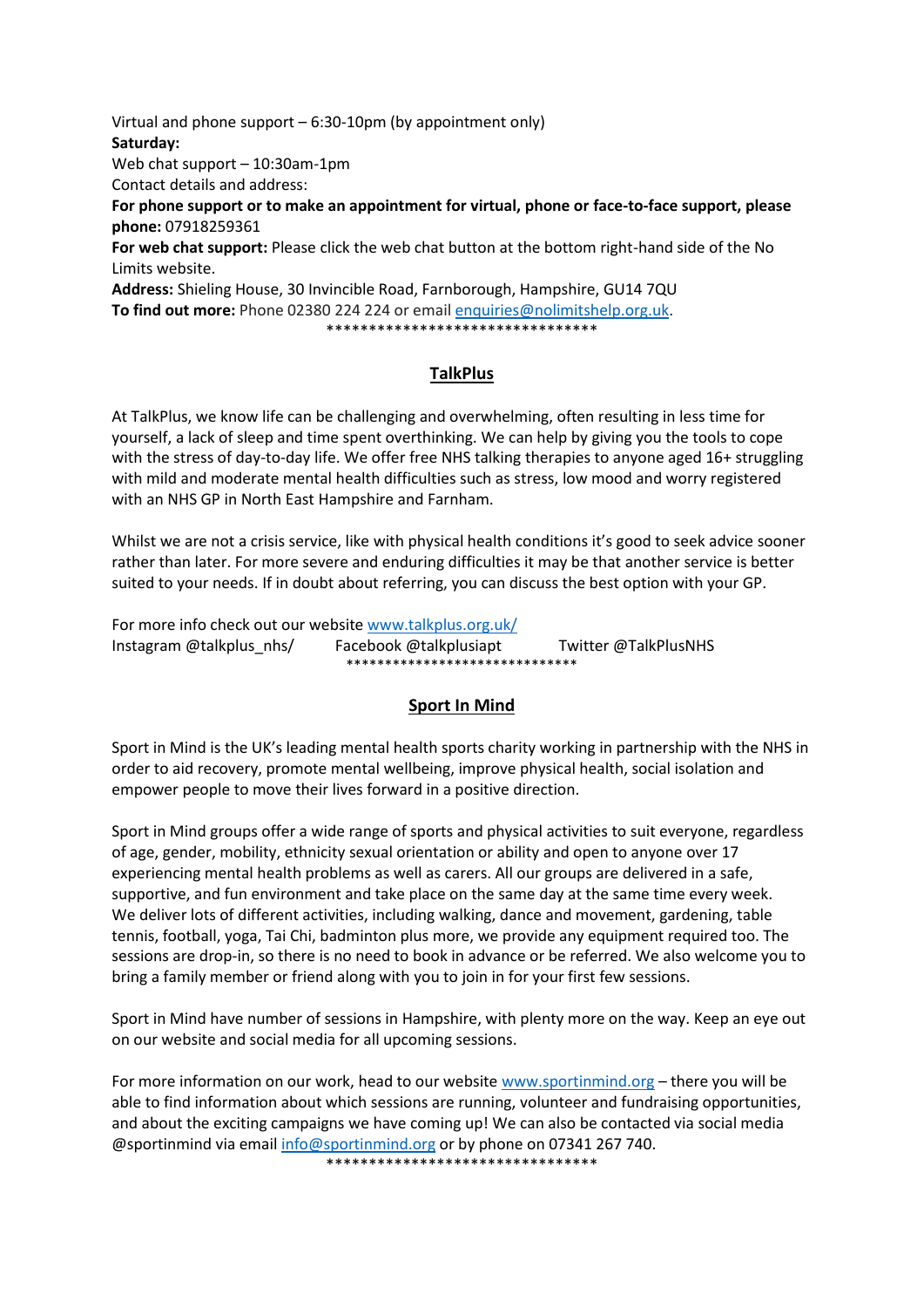# **No Limits - Smoking cessation workshops for professionals working with young people**

# **What are we offering?**

No Limits are providing, on behalf of Hampshire County Council, **FREE** workshops for schools, colleges and establishments working with young people to develop a 'whole settings' approach to smoking and vaping.

# Workshops include:

Training to help you embed smoking prevention within your educational setting Latest guidance on vaping and young people Engaging parents, staff and colleagues to create a smoke free environment Resources for sessions, peer education and policy development Participants will be provided with a toolkit of resources to promote a whole settings approach that can be modified according to need.

All training will be delivered online or face to face, working to Covid 19 guidance. If you would like more information or to book a place on our multi-establishment online workshops or to arrange a workshop tailored to your establishment, please contact [lisa.brodie@nolimitshelp.org.uk](mailto:lisa.brodie@nolimitshelp.org.uk) \*\*\*\*\*\*\*\*\*\*\*\*\*\*\*\*\*\*

# **No Limits - FREE substance misuse training for professionals working with young people**

What will the workshop provide?

- Increased awareness of prevalence and signs and symptoms of substance use.
- Availability of free resources on alcohol and drugs for use with young people
- Examples of good practice (policy, curriculum, links to PSHE, support for young people)
- Who should attend?
- Professionals working with Young People including, Senior Managers/PSHE/PDC leads pastoral support youth workers
- Please contact [lisa.brodie@nolimitshelp.org.uk](mailto:lisa.brodie@nolimitshelp.org.uk) to book your free place on an open course or arrange a tailored session for your establishment. \*\*\*\*\*\*\*\*\*\*\*\*\*\*\*\*\*\*\*\*\*\*\*\*\*\*\*\*\*\*\*\*

# **Shape Up 4 Life Hampshire – Free support to lose weight and keep it off**

Your evidence based programme to make healthy choices a sustainable habit. Face to face support in the community / Virtual classes / ShapeUp4Life app Visit our website here: [www.shapeup4lifehampshire.co.uk](http://www.shapeup4lifehampshire.co.uk/)  Call 023 8218 0287 or Text 'ShapeUp' to 66777 \*\*\*\*\*\*\*\*\*\*\*\*\*\*\*\*\*\*\*\*\*\*\*\*\*\*\*\*\*\*

# **Smokefree Hampshire**

Smokefree Hampshire helped over 3600 people quit smoking last year and are here to help. The service is completely free, and the 12-week program can be in person or over the phone and consists of weekly support from friendly stop smoking specialist adviser who will provide any medications you need to help you quit, free of charge. Go Smokefree to feel healthier and save money.

Phone 01264 563039 for further information or text Quit to 66777. \*\*\*\*\*\*\*\*\*\*\*\*\*\*\*\*\*\*\*\*\*\*\*\*\*\*\*\*\*\*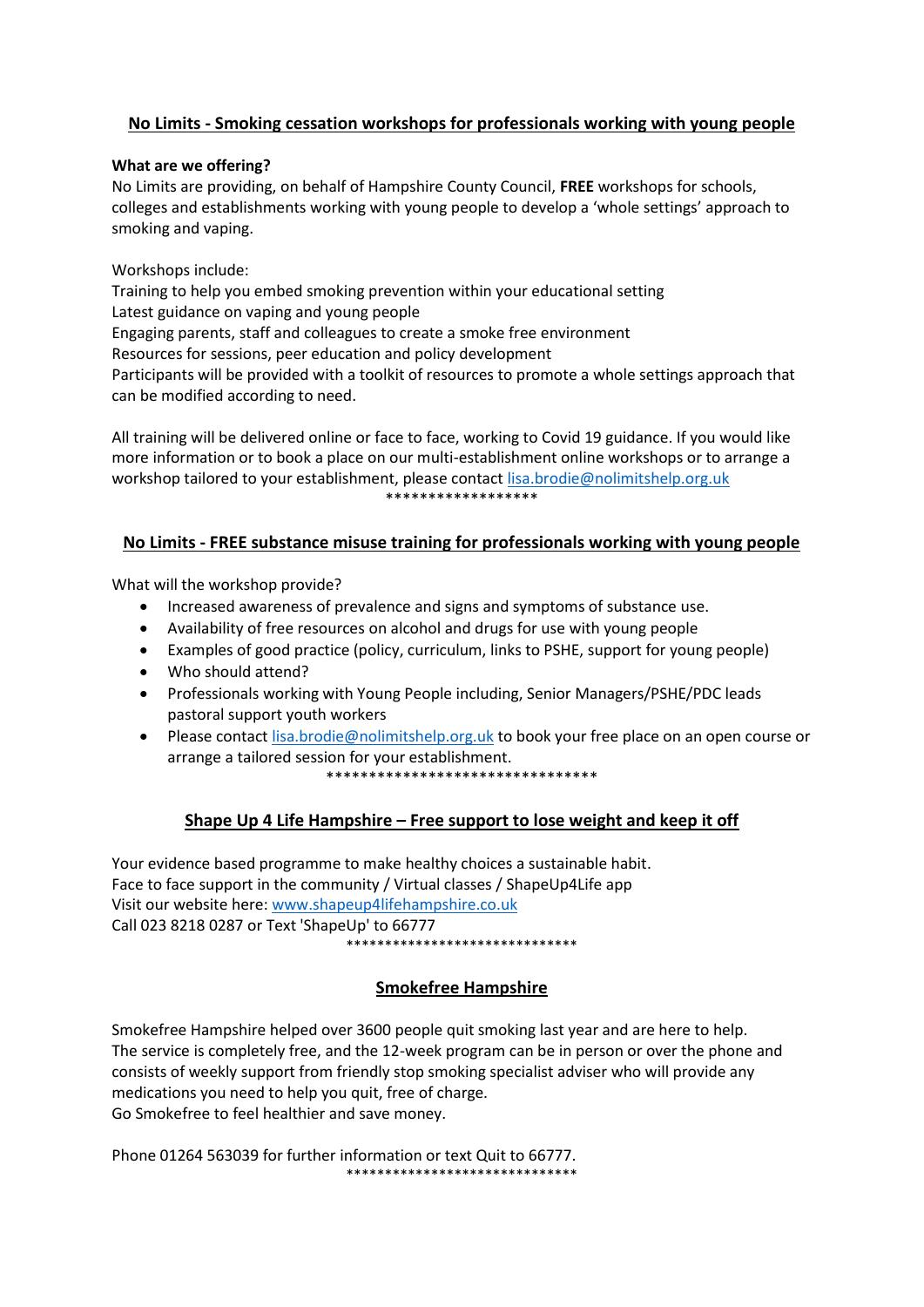# **Get Active Hampshire**

A free solution to help you attract more people to your physical activity sessions You're busy delivering brilliant sessions so participants can enjoy being active together. Let's make sure people know that they're happening!

Open Sessions is a free solution to help you attract more people to your physical activity and sport sessions.

- Create a free account at opensessions.io
- Add the physical activity and sport sessions that you run
- Your activities will be promoted, free of charge, on Get Active Hampshire and other major activity finders

Link to the recording of one of our workshops:<https://youtu.be/7hxoTa9CJ2g> \*\*\*\*\*\*\*\*\*\*\*\*\*\*\*\*\*\*\*\*\*\*\*\*\*\*\*\*\*\*\*\*

# **NEWS FROM AND FOR RUSHMOOR & HART SCHOOLS & COLLEGES**

# **Farnborough College of Technology**

# **Discover T Levels – Online Information Evenings this April**

Farnborough College of Technology are hosting a week of online T Level presentations this April, introducing these exciting new courses and the varied careers they can lead to. Taking place across four evenings, each presentation will focus on a different subject area - a great opportunity for students in Year 10 and 11 to explore their options! Education, Health and Science – Monday 4 April, 6-6.30pm Construction and Engineering – Tuesday 5 April, 6-6.30pm Business and Accounting – Wednesday 6 April, 6-6.30pm Digital (IT) – Thursday 7 April, 6-6.30pm Find out more and register your place a[t www.farn-ct.ac.uk/events.](http://www.farn-ct.ac.uk/events)

# **Celebrating National Careers Week**

This National Careers Week, Farnborough College of Technology hosted a packed schedule of events as part of their ongoing career support for learners. This included a bustling careers fair attended by universities and local employers, talks led by industry professionals, and valuable employability skills workshops. The careers fair saw learners interacting with employers from over 40 companies and universities, providing a chance to find out about different industries and local opportunities.

To inspire learners about their future careers options, subject-specific industry talks were also delivered throughout the week. Motor Vehicle students were visited by McLaren Automotive, who brought along with one of their latest vehicle models. Performing Arts students found out about different pathways from company Koala Kids Parties and former student Chris Bawden, a selfemployed voice-over artist. Engineering students were inspired by opportunities available with local employer BAE Systems.

# **Take a Quick Careers Quiz!**

The College has launched a careers quiz to help learners think about what careers suit their interests and the opportunities that may await them in the future. Take the quiz now at [www.farn-ct.ac.uk/lmi](http://www.farn-ct.ac.uk/lmi)

\*\*\*\*\*\*\*\*\*\*\*\*\*\*\*\*\*\*\*\*\*\*\*\*\*\*\*\*\*\*\*\*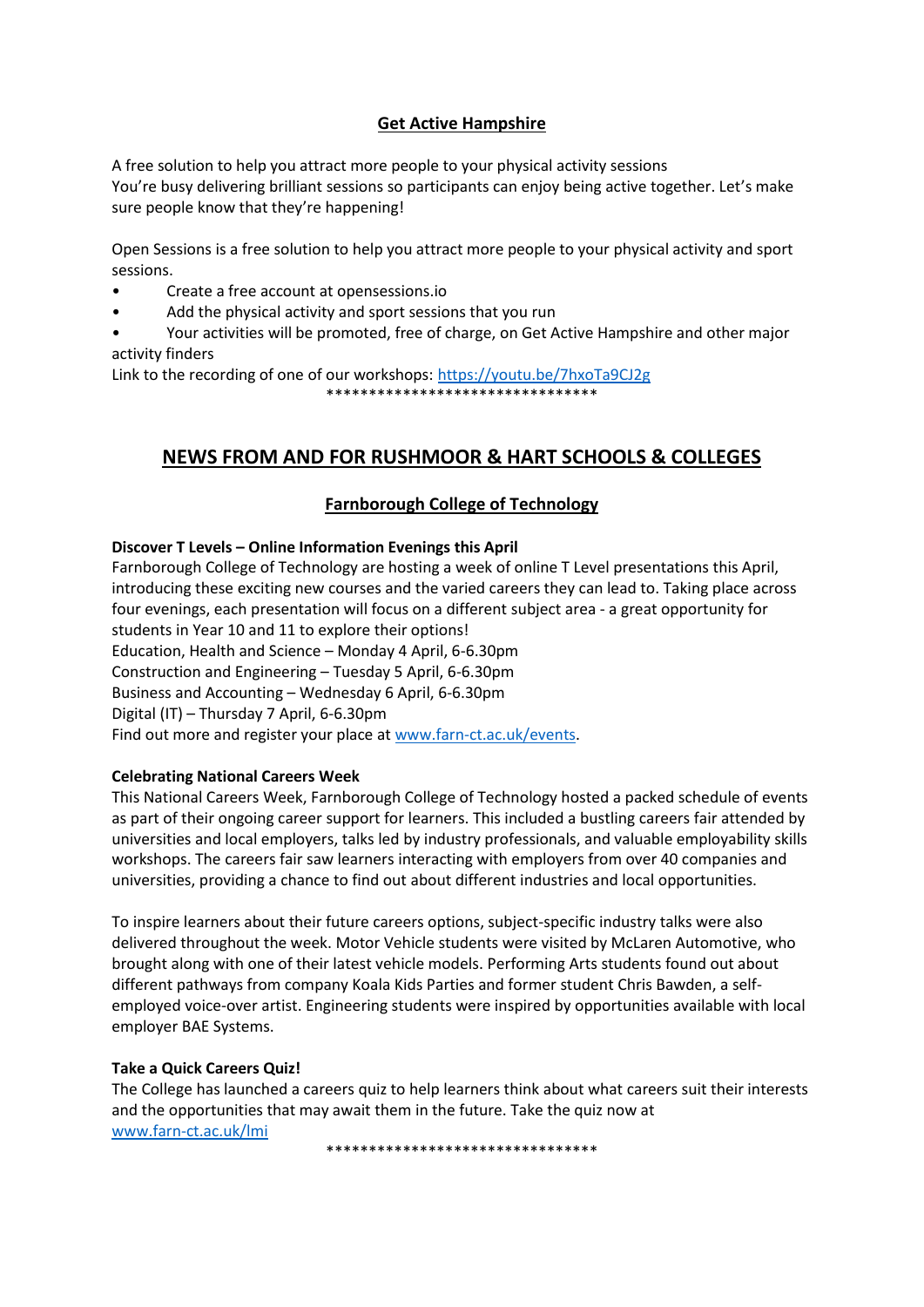# **Court Moor School - Super Sonic Science Show**

Friends of Court Moor School are hosting 2 Super Sonic Science Shows on 7<sup>th</sup> May at 2pm and 4pm to help fundraise for the refurbishment of the school's science labs. The shows will be an interactive spectacular consisting of back-to-back interactive experiments and demonstrations, designed to ignite a passion for science in all who attend.

Come and be amazed by the plethora of experiments covered by the Supersonic Science Professor, aka Mr Rabani from the Court Moor Science Department! Tickets are just £5 per person. Book tickets a[t www.ticketsource.co.uk/Courtmoorlabs](http://www.ticketsource.co.uk/Courtmoorlabs)

To hear about future events follow us on social media FB @CourtMoorLabs \*\*\*\*\*\*\*\*\*\*\*\*\*\*\*\*\*\*\*\*\*\*\*\*\*\*\*\*\*\*\*\*

# **Inclusion Hampshire**

Inclusion Hampshire are a specialist education provider supporting young people with mental health and additional learning needs who may struggle with mainstream school.

Based across two sites, we have Inclusion Learning Centre for our Pre 16 learners in Chineham and Inclusion College for Post 16 learners in Hook.

Our approach combines a bespoke academic programme tailored to the learners' personal needs, with a focus on mental health and well-being.

We believe that every young person, no matter their additional need, background, experience or history has the right to feel heard, understood and validated.

We are going through a period of development and growth here at Inclusion and looking to recruit several new posts to support this – in particular we are looking for additional trustees with College administration and EFSA funding and submission experience. Please contact Emma Barnard at [emma.barnard@inclusionhampshire.org.uk](mailto:emma.barnard@inclusionhampshire.org.uk) for more details.

For further details on the services we offer and to find more support links and resources on mental health and well-being then please visit [www.inclusionhampshire.org.uk](http://www.inclusionhampshire.org.uk/) \*\*\*\*\*\*\*\*\*\*\*\*\*\*\*\*\*\*\*\*\*\*\*\*\*\*\*\*\*\*\*\*

# **NEWS FROM PARTNER ORGANISATIONS AND GROUPS**

# **Mustard Seed Autism Trust**

We will be opening our waiting list to new referrals on **Monday 25th April at 9am**. We take referrals for families with children with a diagnosis of autism, aged 3-11, living within 10 miles of Farnborough. Parents self-refer.

The referral process:

On Monday 25th April at 9am we will post information about how to receive a link for the referral form on our website and Facebook page.

The form needs to be completed on-line and submitted ASAP.

Please note, when we took on new referrals in September, we had 60 requests for support in the first 2 hours. We plan to take on 40 new families in April and anticipate the demand will again be very high.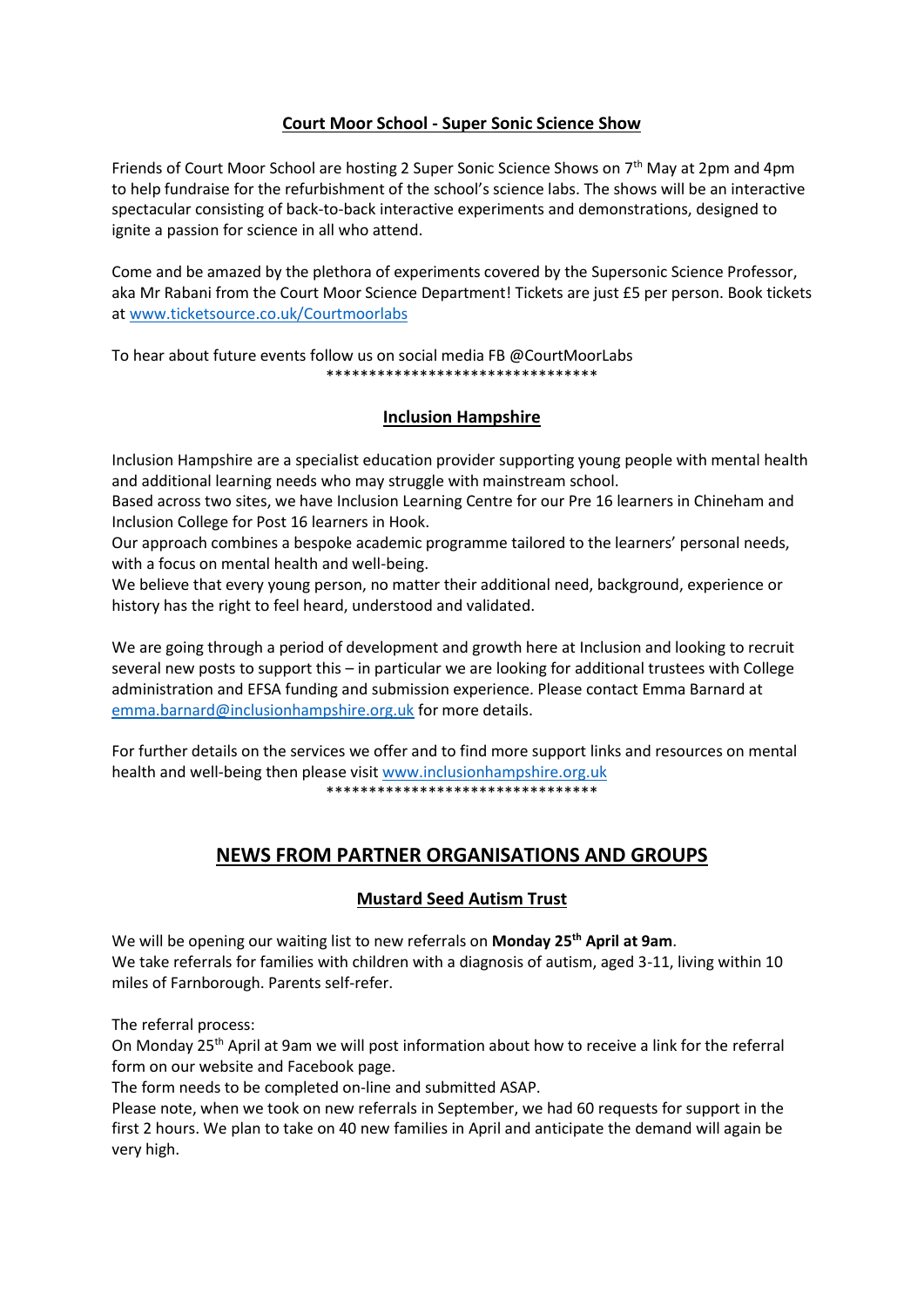Families who are not on our waiting list can still access the following support: Weekly Advice Line – providing advice, recommendations, signposting Social media daily posts with resources, ideas and recommendations. Resources Hub on our website – all resources are free to download To book a call on our Advice line please email [office@mustardseedautism.co.uk](mailto:office@mustardseedautsim.co.uk) \*\*\*\*\*\*\*\*\*\*\*\*\*\*\*\*\*\*\*\*\*\*\*\*\*\*\*\*\*\*\*\*

# **Breakout Youth**

Breakout Youth offer a confidential support service for young people aged 11 to 25, who are lesbian, gay, bisexual, transgender, questioning or unsure of their sexuality or gender identity.

Young people who identify as LGBTQ+ or are unsure, often feel isolated and alone with their sexuality or gender identity. At Breakout Youth, you will find a group of likeminded young people and that you can socialise with safely.

There are trained youth workers to support you throughout the session. You'll also find help with those feelings of isolation or confusion.

We run a confidential virtual youth group for young people across Hampshire, and young people from Rushmoor and Hart are invited to join us. We also run a 'face to face' youth groups Across Hampshire- in Basingstoke, Andover, New Milton, Marchwood, Southampton and the IOW. Young people from Rushmoor and Hart are welcome to join attend these groups if they can travel to the venue.

If you would like more information or sign up for one of our groups, you can visit our website[www.breakoutyouth.org.uk](http://www.breakoutyouth.org.uk/), call 023 8022 4224 or email us at hello@breakoutyouth.org.uk \*\*\*\*\*\*\*\*\*\*\*\*\*\*\*\*\*\*\*\*\*\*\*\*\*\*\*\*\*\*

# **Hart & Rushmoor Young Carers**

Hart and Rushmoor Young Carers is a project managed by Hart Voluntary Action - a local charity based in Fleet which supports the voluntary and community sector. We deliver a support service to anyone aged 7-25 years living in Hart and Rushmoor who cares, unpaid, for a family member who is ill, disabled, has a mental health condition or an addiction.

We run term-time young carers clubs at Mayfield Community Centre in Farnborough on the following nights:

Monday from 6.30-8.30pm for School Years 7-10 (i.e. 11-15 years) - Senior Group, Tuesday from 5.30-7.30pm for School Years 3-6 (i.e. 7-11 years) - Junior Group, Every other Thursday from 6.30-8.30pm for 16-25 year olds – Young Adult Carers (YAC) Group.

Transport is available for those young carers without access to a vehicle or where their home situation makes it difficult for parents to transport them. Attendance is free and there is no charge for any of the activities or refreshments provided.

The main focus of the clubs is on the young carers having fun, meeting/socialising with others in a similar situation and receiving respite from their caring responsibilities. An additional aim is to give the young carers as many enjoyable, educational and challenging activities as possible to help improve their confidence and self-esteem, develop new skills and cope with issues that affect their lives.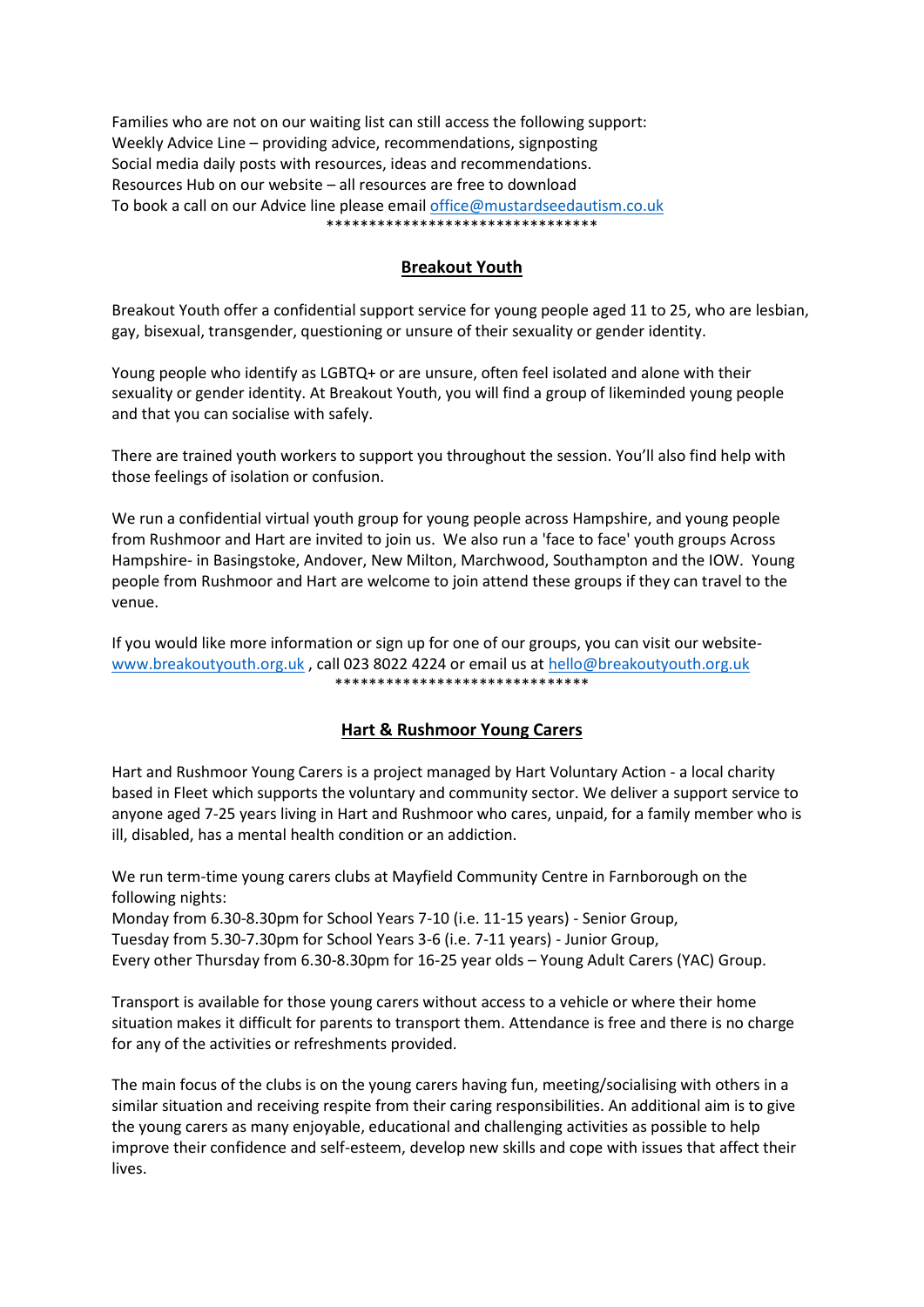The objective of the YAC Group is to help the YACs get advice and information about education, careers, benefits, work, money/debt, housing, relationships and health, so they can make plans for their future and have the same opportunities as other young people. 1:1 support is also available. We also have a young leader programme which gives members aged 14+ a chance to get involved in the mentoring of other young carers and play a part in running activities at our clubs. We provide additional opportunities for members to attend trips and residentials with other young carers, including annual events such as the Young Carers Festival at YMCA Fairthorne Manor in Southampton.

We have also recently started introducing specific activities at our Junior and Senior Young Carers Clubs (known as the Exploration Programme), aimed at exploring the young person's caring role, recognising the impacts caring can have on them and the challenges this brings, and teaching strategies to cope with certain situations. We have also introduced the new Carers Star resource developed by Triangle for young carers at all our clubs. This is an evidence-based outcomes tool designed to support and measure change in different areas of a young carer's life when working directly with others.

We are still accepting new referrals and undertaking Initial Needs Assessments either in school or within the family home.

We also have a Facebook page [\(HartandRushmoorYC\)](https://www.facebook.com/HartandRushmoorYC/) where we post details about any activities planned. We also share posts which we think may be useful to our young carers and their families, including information on local support groups.

A young carer can be referred to the project by a member of their family, their school or college, or by a health and social care professional.

To find out more, please contact Team Lead Lindsay Graham by e-mail at [youngcarers@hartvolaction.org.uk](mailto:youngcarers@hartvolaction.org.uk) or phone on 07983 030 689, or visit the Hart Voluntary Action website to download a copy of the referral form.

\*\*\*\*\*\*\*\*\*\*\*\*\*\*\*\*\*\*\*\*\*\*\*\*\*\*\*\*\*\*

# **Hampshire Parent Carer Network**

**Hampshire Sendias Workshop** - Rights and practical suggestions for child in an incompatible setting 1st April, 1-2pm Join Zoom Meeting: <https://us02web.zoom.us/j/84264148886?pwd=YS9mU0FKZ2hPWGIwZXFTWTcxZ3ROZz09> Meeting ID: 842 6414 8886 Passcode: HPCN

Meet The Special Educational Needs Team Workshop , 29<sup>th</sup> April 11-12pm Join Zoom Meeting: [https://us02web.zoom.us/j/89055520497?pwd=eFNWc3hvbHNSN3Z6NxlsdEVnQm9FQT09](https://us02web.zoom.us/j/89055520497?pwd=eFNWc3hvbHNSN3Z6NXlsdEVnQm9FQT09) Meeting ID: 890 5552 0497 Passcode: SEN1

**Get Togethers**  Evening Get Together, 5<sup>th</sup> April, 8-9pm Join Zoom Meeting: <https://us02web.zoom.us/j/88211134623?pwd=ZkJPK21YVHc4T0FZVW9XTHhRa2RzQT09> Meeting ID: 882 1113 4623 Passcode: GT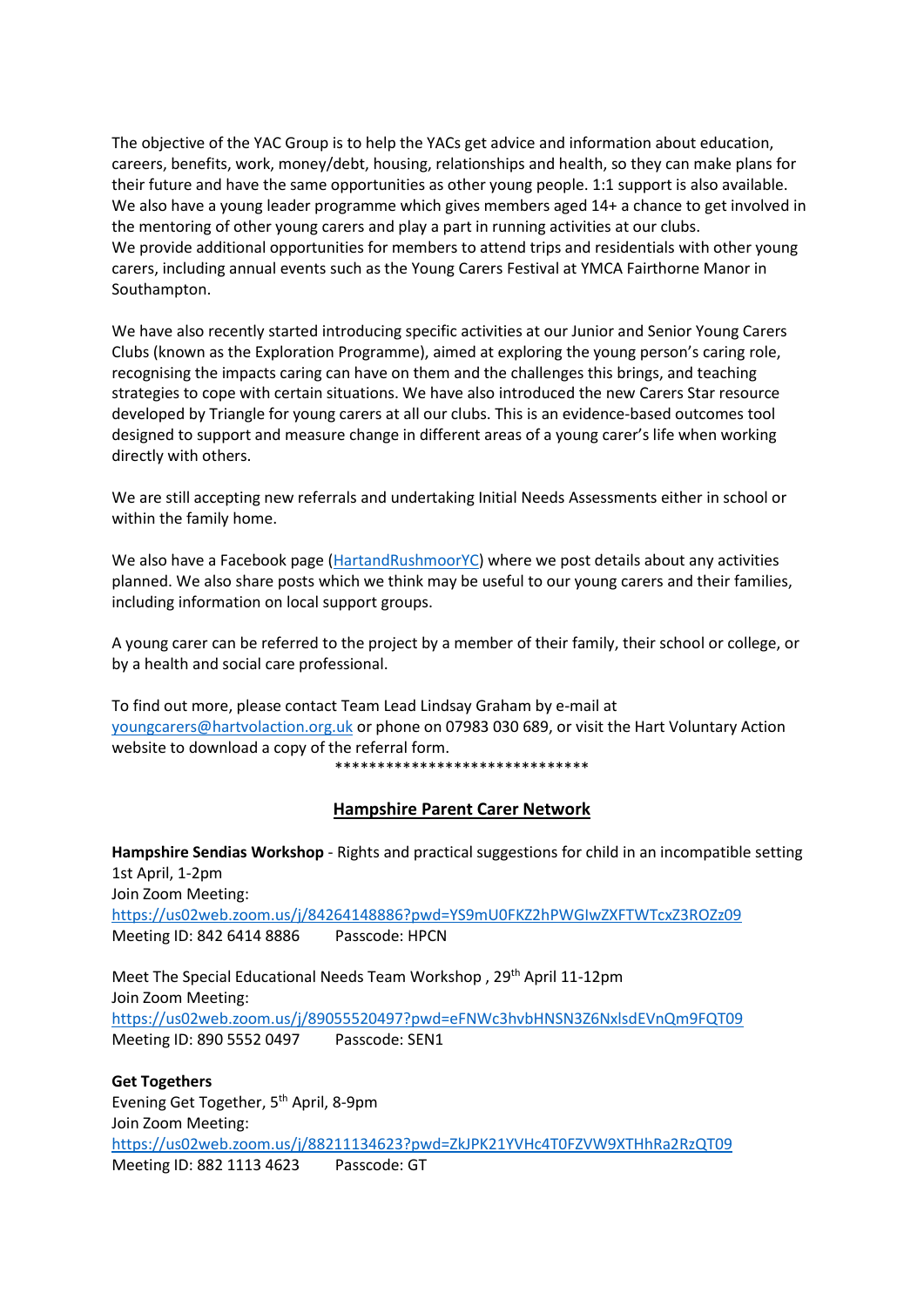Hart and Rushmoor GT, 7<sup>th</sup> April, 11-12pm Join Zoom Meeting: <https://us02web.zoom.us/j/85905075271?pwd=ZkJPK21YVHc4T0FZVW9XTHhRa2RzQT09> Meeting ID: 859 0507 5271 Passcode: GT \*\*\*\*\*\*\*\*\*\*\*\*\*\*\*\*\*\*\*\*\*\*\*\*\*\*\*\*\*\*

# **Home-Start Hampshire**

Our team of dedicated staff and volunteers in Rushmoor & Hart have now returned to providing face to face support for families in need and can offer help with many areas such as reducing isolation, parenting, establishing family routines and providing emotional support.

Due to high demand, we are currently only accepting referrals for our family and well-being groups. Please do download and complete our referral form after that point : [https://home](https://home-starthampshire.org.uk/)[starthampshire.org.uk](https://home-starthampshire.org.uk/)

Please send completed referrals to [familysupport@hshants.org.uk](mailto:familysupport@hshants.org.uk)

We still have spaces available at our 'stay and play' family group at Elizabeth Hall in Hook which is open to families living in Hook, Odiham and Hartley Wintney.

We also have spaces at our Mental Health Well-being group running in Aldershot, which offers a safe space to gain support with parental well-being whilst giving opportunities for parents and children to socialise.

Please email [familysupport@hshants.org.uk](mailto:familysupport@hshants.org.uk) to refer families to either of these groups. If you have any questions, please call us on 0330 124 095. \*\*\*\*\*\*\*\*\*\*\*\*\*\*\*\*\*\*\*\*\*\*\*\*\*\*\*\*\*\*

# **Fleet Phoenix**

Fleet Phoenix creates opportunities for early intervention with young people in Hart to break down barriers and empower the community to thrive. To deliver on this mission Fleet Phoenix coordinates music projects, youth clubs and mentoring projects as well as community outreach programmes to the young people of rural and urban Hart district.

# **Lego Building Club**

During the Easter Holidays, we will be running a FREE Lego Building Club for ages 9+ at The Point Youth Centre in Fleet. This is being held on Thursday 14<sup>th</sup> and 21<sup>st</sup> of April 2022 between 12-4pm. First session is Lego set building and second session is a design and build competition. All Lego is supplied, so please do not bring your own as this could get lost.

Snacks and drinks will be provided.

If you'd like to join, you need to book a place. So either email us [\(lucy@fleetphoenix.co.uk\)](mailto:lucy@fleetphoenix.co.uk), call us on 01252 812 308 or message us through Facebook (www.facebook.com/fleetphoenix.co.uk)

# **FREE Second Hand Uniform Sale**

During the Easter holidays, Fleet Phoenix are running a FREE second hand school uniform day. No one likes to have to buy uniform for the last term of the year and we still have items leftover from our last appeal. We want to help those who need the help with making ends meet and need more uniform without having to buy it.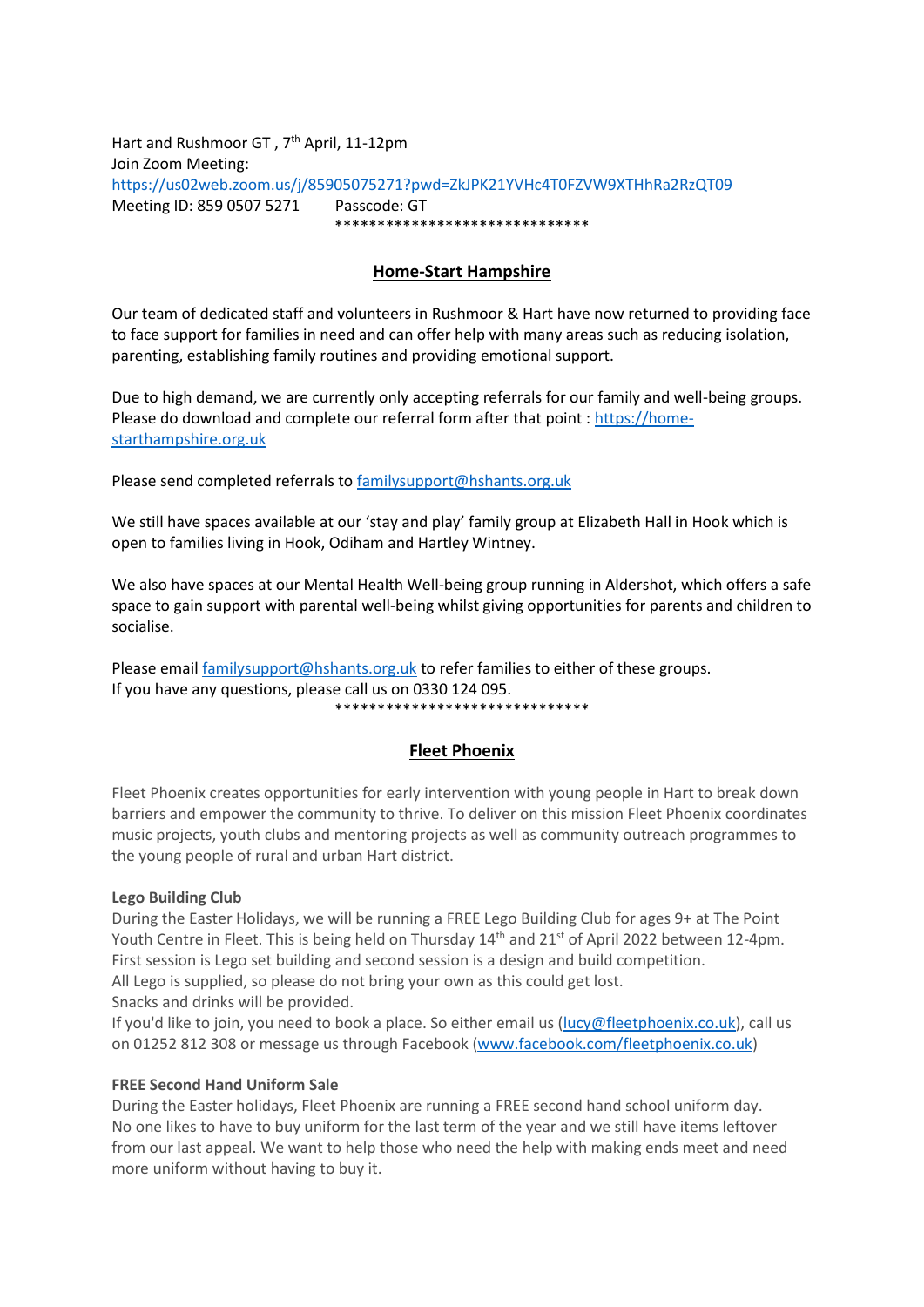There are two dates, these are:

Monday 11th April, 11-2pm at The Point Youth Centre.

Wednesday 13th April, 2-4pm at The Point Youth Centre.

PLEASE NOTE: This is just for people needing uniform, we are not accepting donations at present. Another post will be done at a later date for donations. This is on a first come, first serve basis and we won't be able to tell you what items we have in advance or hold any items.

# **Open Door**

Open Door is a FREE confidential open access session (currently by appointment only) for young people aged 15-25 years old. The staff team offers support, advice, information, and guidance. Parent and family support is also available for those struggling to manage or just in need of some down to earth advice and support. We can advocate with other services, give parenting advice and guidance, housing support, debt and budgeting support, and advice and guidance for parents on any issues which are impacting on their child's life.

Please contact Charlotte [\(charlotte.tickner@fleetphoenix.co.uk\)](mailto:charlotte.tickner@fleetphoenix.co.uk) or Lucy [\(lucy@fleetphoenix.co.uk\)](mailto:lucy@fleetphoenix.co.uk) to discuss a referral.

# **Sexual Health Support**

Fleet Phoenix offers FREE pregnancy tests and condoms at any of our open sessions. We can also give advice and information on sexual health and relationships to any young person under 25. This is a FREE and confidential service. Just pop into ANY of our open sessions and ask for a chat.

# **Youth Clubs/Projects**

Please check out our website [\(www.fleetphoenix.co.uk/services\)](http://www.fleetphoenix.co.uk/services) for all of the information regarding our youth clubs/projects.

Our summer projects and our yearly scooter/BMX competition Scam Jam will be happening in July and August this year, so lots to look forward to. So, make sure you keep an eye on our social media pages.

\*\*\*\*\*\*\*\*\*\*\*\*\*\*\*\*\*\*\*\*\*\*\*\*\*\*\*\*\*\*\*\*

# **Vision 4 Youth – Youth Clubs Update**

Vision 4 Youth provide youth clubs and services to 11-25 year olds in Yateley and the surrounding areas. Vision 4 Youth run five different youth clubs each week (term time) to meet the different needs of all the young people in the community.

These are open as follows:

**Youth Café** - Mondays 7:30-9pm at St Barnabas Church, Darby Green GU17 0BT A drop-in cafe aimed at age 11-25 year olds. It's a chill out space for those who are feeling the pressures of life, or just fancy a quiet board game and a homemade cake. Professional signposting advice is also available if needed, or on the other side take it as a first step back out socially after a counselling session. Free snacks and drinks and no charge to come along either!

**Creative Club** - Tuesdays 6:30-8:30pm at The Tythings Youth Suite, Yateley GU46 7RP Arts, crafts and other activities for age 11-18 year olds. Try new things, learn new skills. Suggested donation £1 to attend, no membership fees.

**Sports Club** - Wednesdays 6-7pm at The Tythings Youth Suite, Yateley GU46 7RP Boxercise, taught in a fun, active and non-competitive environment. No previous experience necessary just come along and give it a go! Aimed at 11-18 year olds. Suggested donation £1 to attend, no membership fees.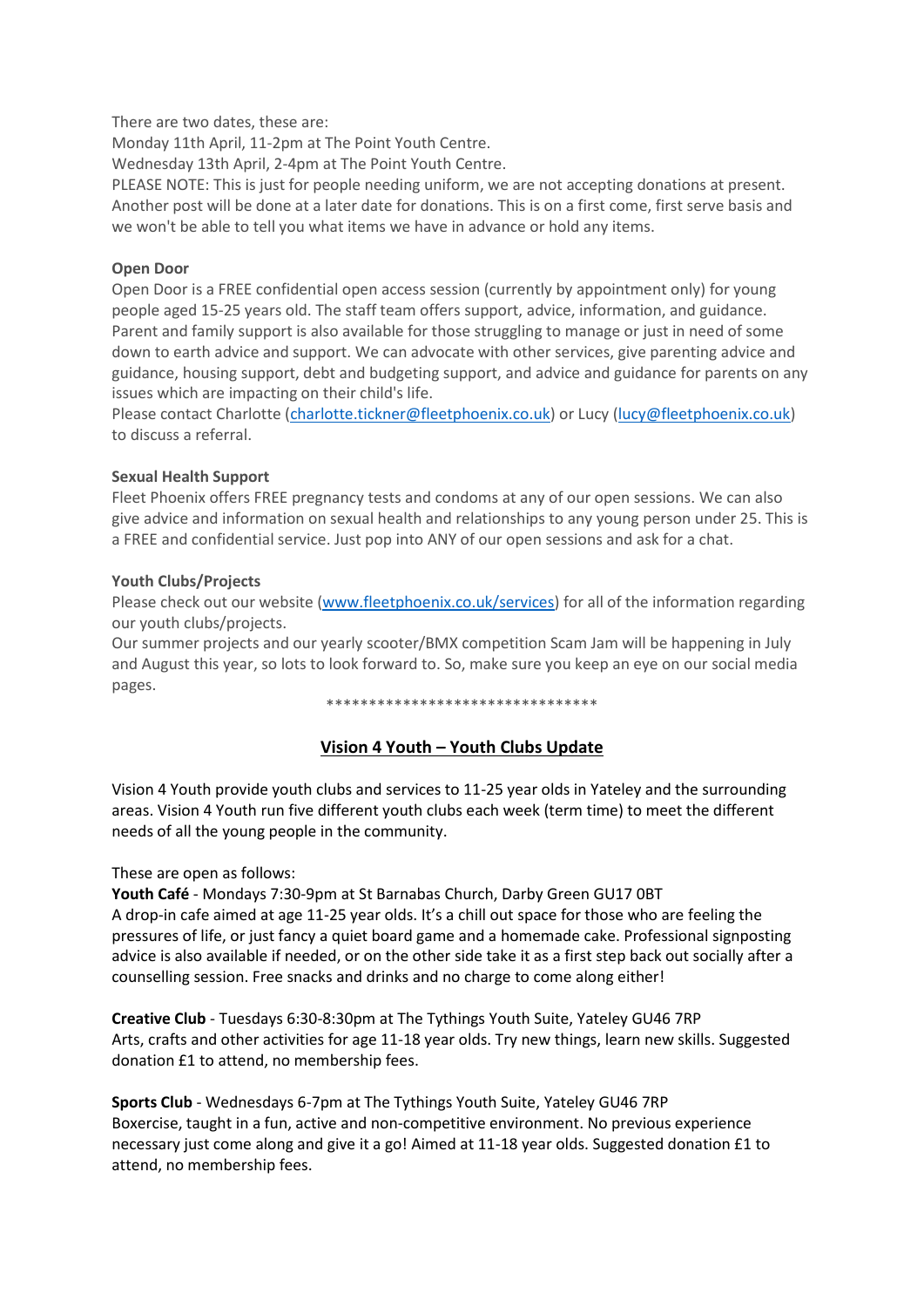**Thursday Club** - Thursdays 6:30-8pm at The Tythings Youth Suite, Yateley GU46 7RP A traditional drop-in youth club with games, tuck shop and chill out space for those in school years 6, 7 & 8 (age 11-14). Suggested donation £1 to attend, no membership fees.

**Friday Night Club** - Fridays 7-9pm at The Tythings Youth Suite, Yateley GU46 7RP Our flagship club that has been running for decades! Drop-in for a game of pool, table tennis or other games. Play outside on the floodlit tennis courts or enjoy some free snacks and hot chocolate. Open to all aged 11-18. FREE!

For more information please contac[t office@vision4youth.org.uk,](mailto:office@vision4youth.org.uk) visit our website [www.vision4youth.org.uk](http://www.vision4youth.org.uk/) or find us on Facebook, Twitter or Instagram. Vision 4 Youth is a registered charity and always looking for more volunteers to help out, so if that is of interest feel free to get in touch.

\*\*\*\*\*\*\*\*\*\*\*\*\*\*\*\*\*\*\*\*\*\*\*\*\*\*\*\*\*\*\*\*

# **Hart Voluntary Action**

**Activity for young children and parents/grandparents taking place in Hart's community venues** Hart Voluntary Action is developing an online community directory on behalf of Hart District Council. Here are just a few activities we have found out about during our research into what is currently going on in our community and church venues:

**JUST LAUNCHED! Baby Bells** – New & Future Parents Coffee Mornings. For chat, support and a safe space to ask questions for those expecting a baby or have a baby under 12 months. The sessions are held fortnightly – 11.00 - 12:30. Christ Church, Church Crookham GU52 6LH. £1 per session which includes refreshments Full details and dates can be found at [https://www.whatiwishidknown](https://www.whatiwishidknown-postnatalsupport.com/)[postnatalsupport.com/](https://www.whatiwishidknown-postnatalsupport.com/) or email [littlebellstoddlers@gmail.com](mailto:littlebellstoddlers@gmail.com)

**Breastfeeding Circle** - Breastfeeding Circle is a safe space for pregnant and breastfeeding families to come together, support each other and socialise. Two Lactation Consultants run the meetings. Meets at Church on the Heath, Elvetham Heath, GU51 1HA on Tuesday mornings. Check their Facebook page <https://www.facebook.com/breastfeedingcircle>

**Busy Bees Toddler Craft Group** - Busy Bees is local pre-school children's craft group run by friendly volunteers (always looking for more!) on a drop- in basis. Sessions are themed each week including snack and a cup of tea/coffee and biscuit for the parent/carer. Admission: £4 (£2 for an extra child), babies: free. Fridays at the Elizabeth Hall, Hook, RG27 9HH, 9.45 - 11.15, term time only. E-mail [busybeeshook@gmail.com](mailto:busybeeshook@gmail.com) <https://www.facebook.com/groups/877847525654168>

**Home-Start – Family Support Group – Hook, Hartley Wintney & Odiham** – the family group is safe and caring place for the whole family to play, learn, make friends and support each other. At the group you can speak in confidence to one of the trained staff or volunteers, or another parent. Please note this is a closed group open to Home-Start families who work with families with children 0-11 years. For information on how to attend please contact [familysupport@hshants.org.uk](mailto:familysupport@hshants.org.uk) or call 0330 1242095. Elizabeth Hall, Hook, RG27 9HH Wednesdays 10.00-11.45 weekly.

**Rugger Rascals** – rugby-themed classes for boys and girls from 18 months to 6 years of age. Classes on Sunday mornings at Zebon Copse Community Centre, Crookham Village, GU52 0ZE, 3 different sessions according to age between 9.00 and 11.30. Free taster sessions available. <https://sportyrascals.com/classes/>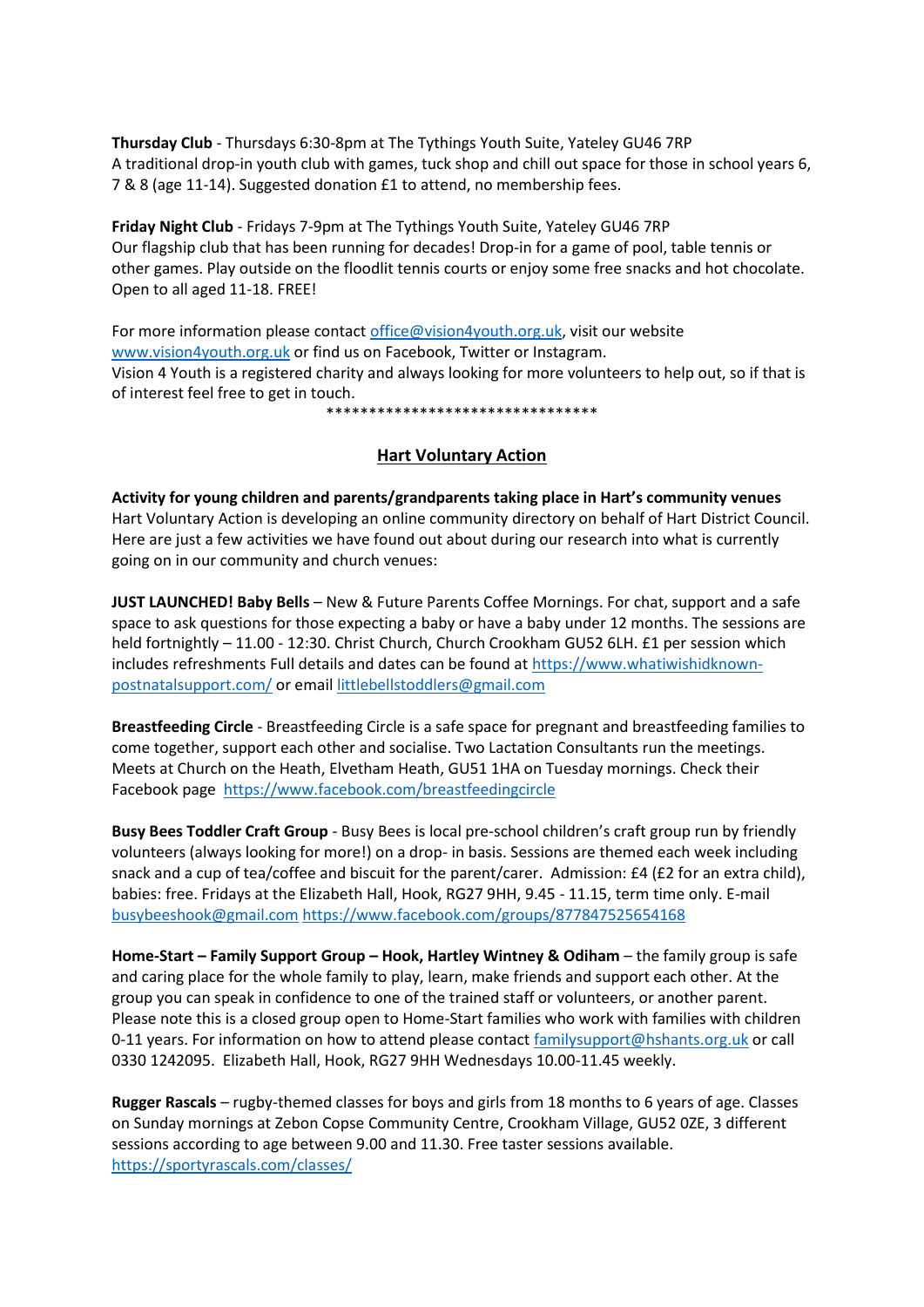Who Let the Dads Out? - Have Fun with Dad/Grandad for children 0-7 years -3<sup>rd</sup> Saturday of the month. £5.00 per family includes unlimited play, time to chat, breakfast roll, tea/coffee. 9.30 -11.30 St Peter's Church Yateley, GU46 7LR. E-mai[l david.jolly@stpetersyateley.org.uk](mailto:david.jolly@stpetersyateley.org.uk) <https://www.stpetersyateley.org/children-and-youth-events>

If you would like to join Hart Voluntary Action at a launch event in May (date tbc) to learn more about the new Here for Hart Directory, contact Caroline Winchurch [ceo@hartvolaction.org.uk](mailto:ceo@hartvolaction.org.uk) \*\*\*\*\*\*\*\*\*\*\*\*\*\*\*\*\*\*\*\*\*\*\*\*\*\*\*\*\*\*\*\*

# **Prospect Estate Big Local (PEBL) - News**

# **PEBL Grants Pots**

Individuals or community groups based on the Prospect Estate can apply for a PEBL (Prospect Estate Big Local) grant to help run a new local project which will benefit Prospect Estate residents. Applications can be made for between £100 and £500 (in exceptional circumstances £1,000 may be awarded).

Email [pebl.coordinator@pebl.info](mailto:pebl.coordinator@pebl.infom) or call 07879 384 014

# **PEBL Skills Café**

PEBL's friendly team supports residents of the Prospect Estate to find employment. This includes general advice, sign posting, find fast fill jobs and online training links as well as specialist support and care packages from the Vine Centre at the Prospect Community Centre, (next to the Post Office). Currently by appointment only*.* 

Every Wednesday 10am – 12.30pm

Email [skillscafe@pebl.info](mailto:skillscafe@pebl.info) or call 07340 017 342 \*\*\*\*\*\*\*\*\*\*\*\*\*\*\*\*\*\*\*\*\*\*\*\*\*\*\*\*\*\*

# **3 rd Farnborough Scout Group – Squirrels, Beavers, Cubs, Scouts, and Explorers**

3<sup>rd</sup> Farnborough Scout Group offers #SkillsForLife and everyday adventure for boys and girls aged between 6 and 18. We are also in need of more adult volunteers to keep the group growing and providing more and more adventures to young people. We are open and offering face-face scouting!

To find out more, please visit [www.3rdfarnboroughscoutgroup.org.uk](http://www.3rdfarnboroughscoutgroup.org.uk/) or email [skip@3rdfarnboroughscoutgroup.org.uk](mailto:skip@3rdfarnboroughscoutgroup.org.uk)

# **Squirrels**

We are planning to open a Squirrels section very soon; this new section is for children aged between 4 and 6. We are currently accepting children onto our waiting list ready to open this exciting new section. We require adult leaders too in order to open this section!

# **Beavers**

Beaver Scouts are the youngest members aged between 5¾ and 8. They meet weekly to take part in a wide range of activities including games, crafts, singing, visits, and good turns, along with plenty of outdoor activities. Beavers also have the opportunity to take part in the fun and excitement of sleepovers and camps. It may be the first time they spend a night away from home so it's a real adventure for them!

**Our regular meeting time for Beavers is a Monday evening 5.30pm – 6:30pm**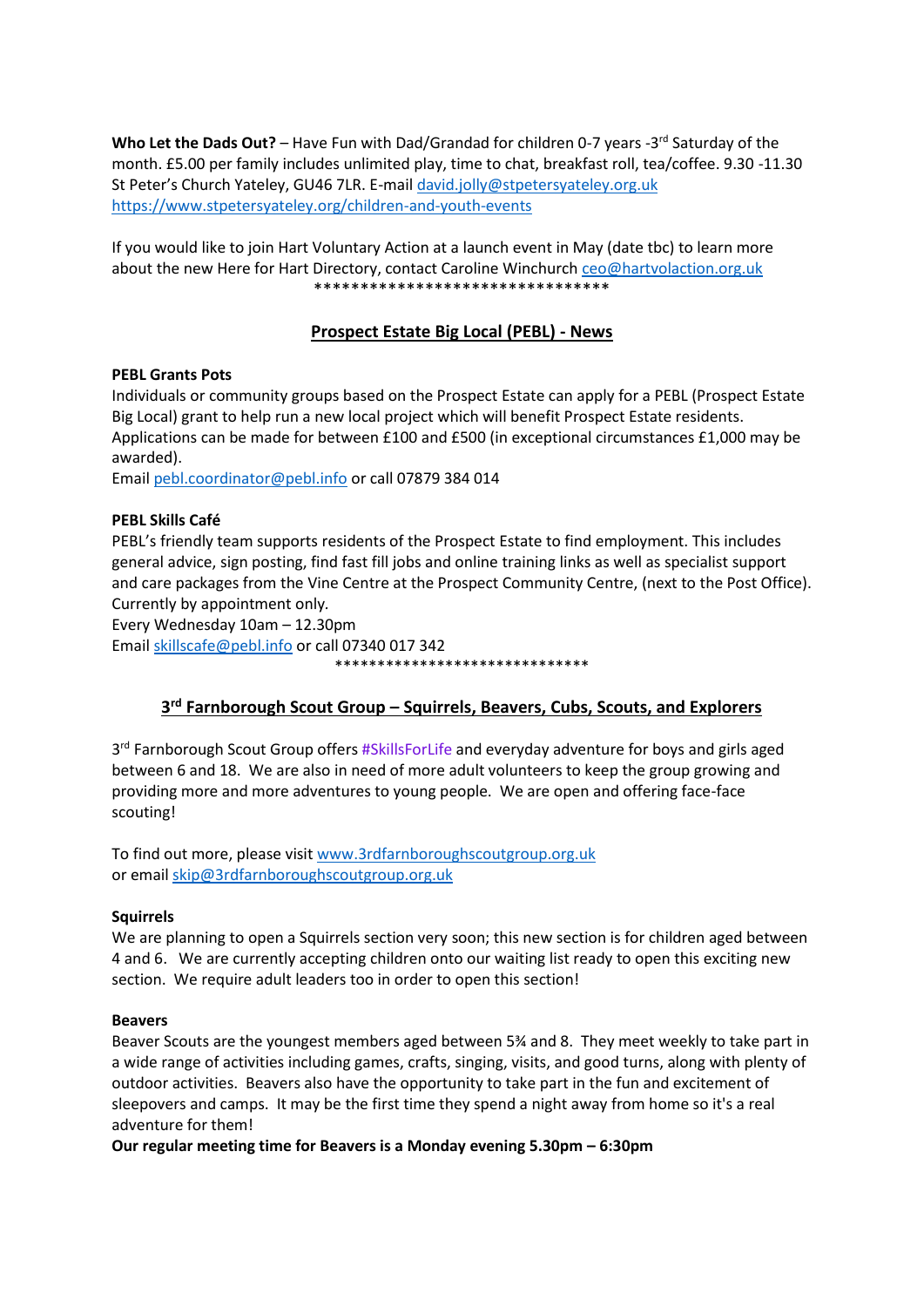# **Cubs**

For Cubs, excitement and adventure are key. Cubs – aged between 8 and 10½, take part in a wide range of activities designed to be interesting and challenging. They meet weekly during school term and meetings consist of games and activities with plenty of time spent outdoors. Camps and days out are some of the most memorable events of the year for Cubs.

# **Our regular meeting time for Cubs is a Monday evening 6:45pm – 8:00pm**

# **Scouts**

For Scouts (aged 10½ - 14), outdoor activities feature prominently with the highlight being camping. Throughout the year, Scouts learn various skills such as computer skills, problem solving, map reading, camp cooking, and first aid. Rock climbing, archery, rifle shooting, pot holing, raft racing, photography, and caving are just some of the things our Scouts get up to. **Our regular meeting time for Scouts is a Thursday evening 7:00pm – 9:00pm**

# **Explorers**

Our Explorers are a go-getting group of young people aged 14 to 18, meeting weekly to try new things, make new friends, and conquer the small task of changing the world. Being an Explorer is all about discovering the world on your own terms and making the most of what you have, wherever and whoever you are.

#### **Our regular meeting time for Explorers is a Friday evening 7:30pm – 9:30pm** \*\*\*\*\*\*\*\*\*\*\*\*\*\*\*\*\*\*\*\*\*\*\*\*\*\*\*\*\*\*\*\*

# **Farnborough Rotary Club**

# **Farnborough Donkey Derby returns Sunday 29th May 2022**

The Rotary Clubs of Farnborough and Rushmoor are delighted to announce that their famous Donkey Derby will return this year!

It will take place on **Sunday 29th May at King George V Playing Fields, Sycamore Road, Farnborough**. We will have the usual family entertainment including donkey races, stunt bikes, funfair, marching bands, music, competitions, refreshments and as many trade and charity stalls on offer as we used to have before Covid 19 got in the way. Please see our Website or Facebook for further announcements**.** <https://www.rotary-ribi.org/clubs/page.php?PgID=803649&ClubID=877>

# **Immediate Help**

We have reasonable funds available both for general charitable purposes and for immediate COVID-19 needs. Just ask and we'll see if we can help. General charity requests will go through our regular procedures, ranking in terms of need, deciding whether we contribute and if so what amount. COVID-19 requests are assessed more quickly.

In either case we view most favourably those which are local and are for a specific purpose. We like to see our contribution making a difference, after all most of our funds come from the community. We can also offer practical help, sometimes for individuals and sometimes for community activities. For example in the last few weeks we have supported and donated towards the cost of a new PA system for "Tuesday @ Two", a weekly social club for Over 55s organised through Churches Together in Cove. And the £16,000 we collected at Christmas through the generosity of local residents has already been mostly given to deserving causes with a proportion being kept in reserve for needs arising during the year.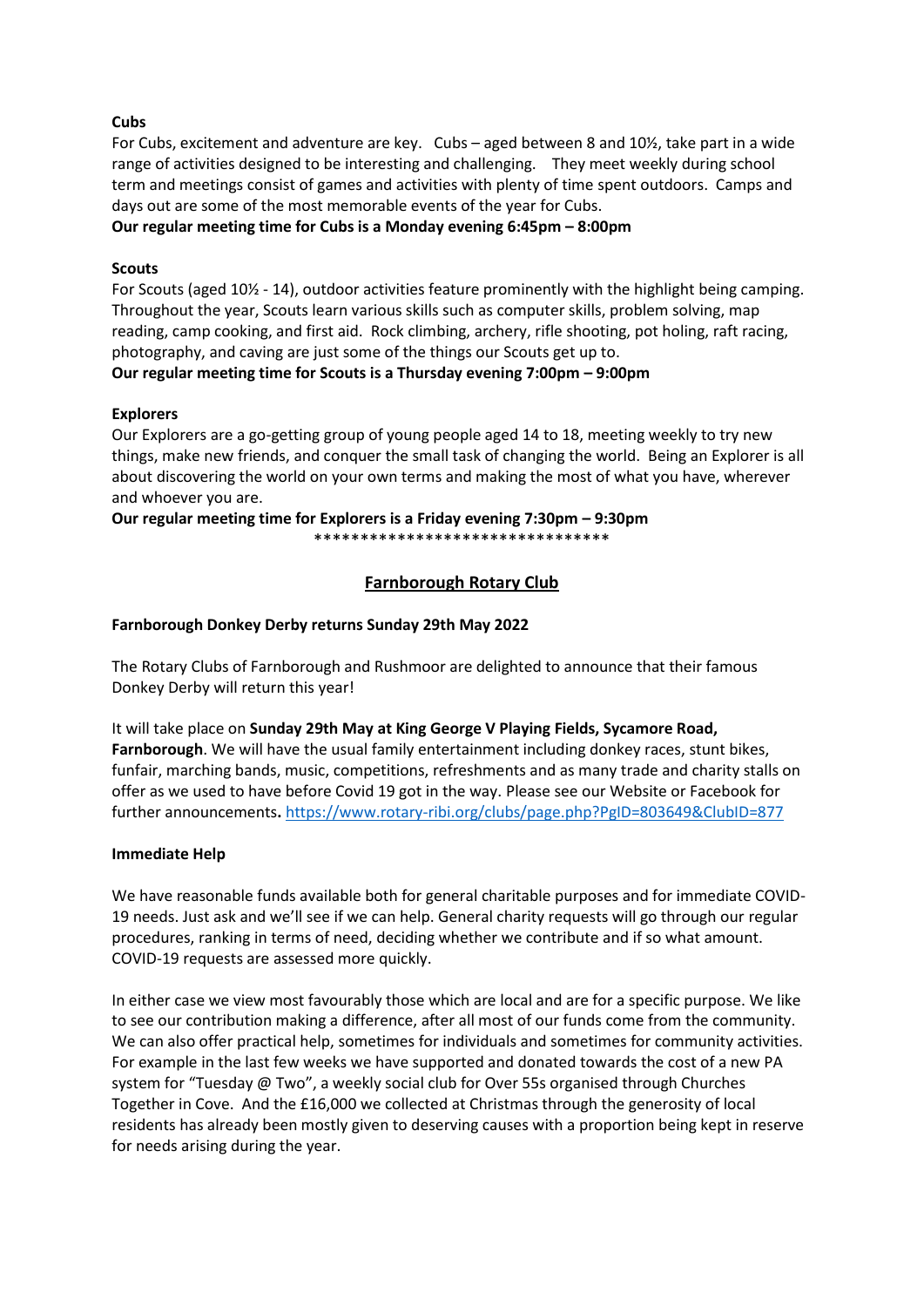If you think you have a need contact us on 0300 772 7011 (local rates). Whoever answers will ensure the most appropriate person will call you back.

# **Vocational Team – School and College Activities**

Activity in the team has steadily increased over the past two months despite schools and colleges still battling with the effects of Covid. Communication channels are lively and we have been delighted to be able to respond to several requests for help.

The next six weeks will be dominated by competition activity. This year's topics have generated much interest and a gratifying large volume of entries arrived by the  $18<sup>th</sup>$  February – the closing date for both Young Writer and Young Artist.

The theme for Young Writer is "Environment" and we are confident a number of the students' essays and poems will clearly demonstrate their increasing concerns with endangered species and worldwide pollution. The topic for Young Artist is "Colours of Nature" which gives students the perfect platform to display their love of the vibrant world around us. Based upon the outstanding quality of entries in previous years our judges will again be faced with a daunting task when selecting winners in each age group. Out thanks go to them for their time and support.

Finally, our offer to help is, of course, ongoing so if you would appreciate the chance to discuss your own ideas, issues or concerns, please contact Mary Madine [vocational@farnboroughrotary.co.uk](mailto:vocational@farnboroughrotary.co.uk) at any time.

#### **Help Rotary!**

Rotary is fun. What we all give is our time. We're always open to people who'd like to join us. We're also open to those short of time but who are willing to pitch in and help on our events and so. Again, give us a call to find out more – 0300 772 7011 (local rates)

\*\*\*\*\*\*\*\*\*\*\*\*\*\*\*\*\*\*\*\*\*\*\*\*\*\*\*\*\*\*\*

# **SKILLS, TRAINING, WORK**

# **New scheme offers job support for young people**

Young people in Rushmoor and Hart looking for help with employment and training can get support through a new website and fortnightly drop-in sessions.

Rushmoor Borough Council is working with Hart District Council and Basingstoke & Deane Borough Council to launch the North Hants Employment and Skills Zone, a dedicated service for young people aged 18 to 24.

As part of this service, a new website, [www.esznorthhants.org.uk](http://www.esznorthhants.org.uk/) brings together a host of employment, skills, training and careers information to one place, to make it easier for young people to find out what support there is locally, including:

- Job search tools and local vacancies
- Information on training and work experience opportunities
- Career-focused events and activities
- Signposting to local wellbeing and finance support
- Business start-up advice
- Chat function hosted by careers professionals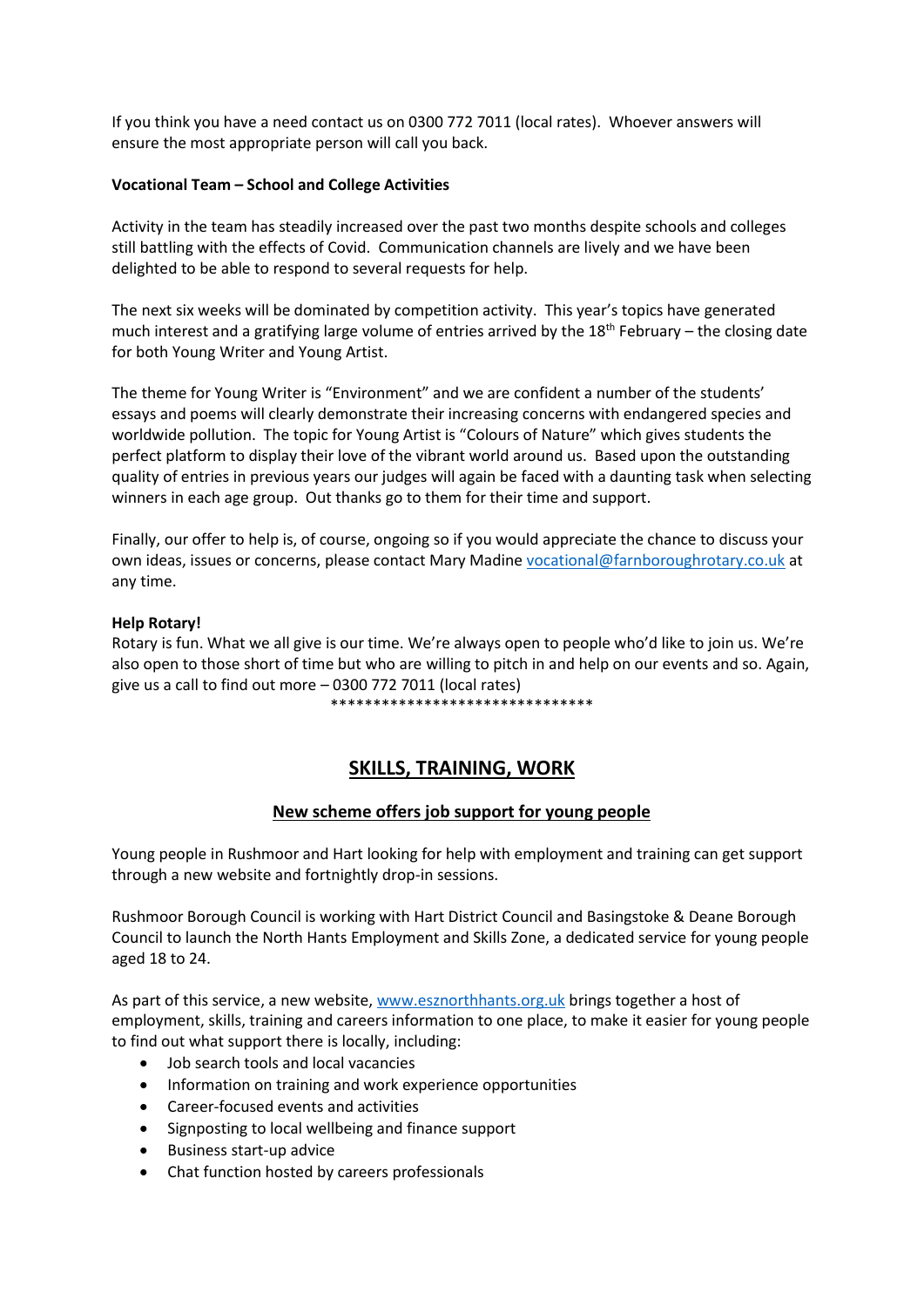Young people can also subscribe to the website for free access to careers toolkits, discussion forums and online training.

Alongside the new website, the councils will be offering in-person drop-in sessions every fortnight in Aldershot and Basingstoke, giving young people the chance to find out more about the help available, meet local employers and get support to help them move into employment.

Aldershot's local hub will be based at the Karuna Coffee in Wellington Street, Aldershot, every other Monday. The next sessions will be taking place today (Monday 31 January) and on Monday 14 February, when young people looking for support can drop in any time from 2pm until 4pm. Check the North Hants Employment Skills zone website for details of other sessions.

To find out more about the North Hants Employment and Skills Zone, go to [www.esznorthhants.org.uk](http://www.esznorthhants.org.uk/) or email [skills@rushmoor.gov.uk.](mailto:skills@rushmoor.gov.uk) \*\*\*\*\*\*\*\*\*\*\*\*\*\*\*\*\*\*\*\*\*\*\*\*\*\*\*\*\*\*

# **No Limits – Youth Worker vacancy**

#### Youth Worker Lead – Mental Health

**Safe Haven is a service for young people aged 10-17 across North East Hampshire & Farnham who are experiencing difficulties with their mental health and need access to out of hours emotional and practical support. The Lead Youth Worker will work with a team of youth workers and volunteers to enable access to safe haven services for young people in need of support with their mental health.**

The service provides practical and emotional support for children and young people to help deescalate crisis and equip them with coping skills through a range of therapeutic interventions and may be used as an alternative to admission to statutory services.

Working in both a virtual and physical capacity via appointment and drop-in sessions, up to 10pm at night, online webchat, telephone support and outreach preventative work delivering in educational establishments and community locations.

We are looking for someone who is committed to young people, reliable, thorough, organised, flexible, and able to use their initiative and work within policies and procedures. No Limits is committed to making a difference to the lives of the children and young people we work with, and as such you must show a willingness to demonstrate commitment to the values and behaviours which flow from the No Limits ethos. Safeguarding and promoting the welfare of children and young people is paramount.

We welcome, value and celebrate difference and diversity and we welcome applicants with lived experience and from diverse backgrounds. This position requires you to complete an enhanced DBS check and is subject to full references.

**Hours:** 16 hours per week, to include daytime work, occasional Saturday mornings, between 1 and 3 regular evenings per working week (currently set as Monday, Wednesday and Thursday evenings until 10pm at the latest).

Starting salary: SCP 11 £21,748 (pro rata based on 37 hours FTE), equating to £11.30 per hour Annual leave: 28 days per annum annual leave plus bank holidays (pro rata)